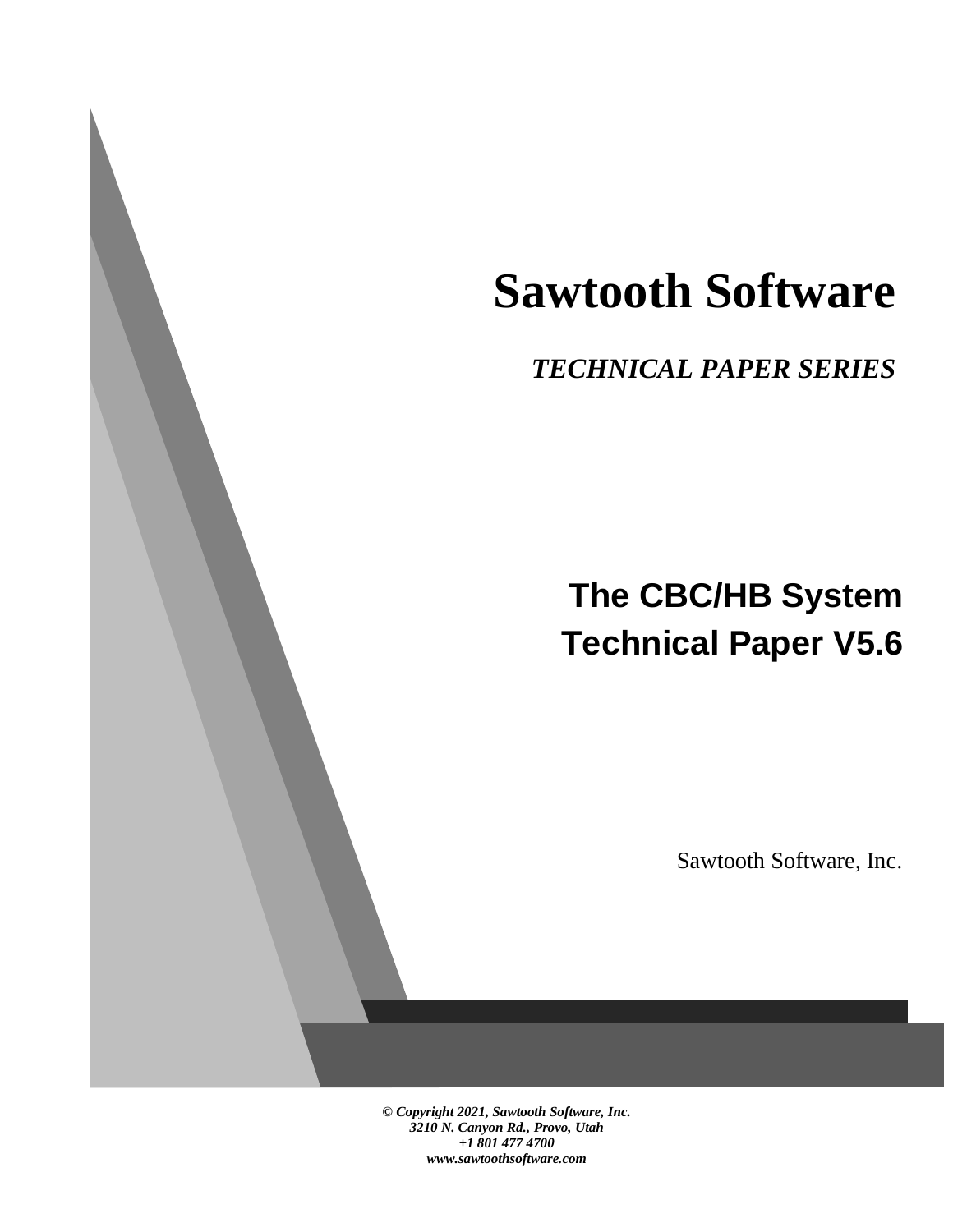## **The CBC/HB System for Hierarchical Bayes Estimation**

#### **Version 5.6**

(Updated March 2021)

#### **Introduction**

The CBC/HB System is software for estimating part worths for Choice-Based Conjoint (CBC) questionnaires. It can use either discrete choices or constant sum (chip) allocations among alternatives in choice sets. Other advanced options include the ability to estimate first-order interactions, linear terms, covariates in the upper-level model, and the ability to handle MaxDiff data.

CBC/HB uses data files that can be automatically exported from Sawtooth Software's Lighthouse Studio or Discover systems. It can also use data collected in other ways, so long as the data conform to the conventions of the .csv or text-only format input files, as described in the appendices of the CBC/HB user manual.

The earliest methods for analyzing choice-based conjoint data (e.g., the 70s and 80s) usually did so by combining data across individuals. Although many researchers realized that aggregate analyses could obscure important aspects of the data, methods for estimating robust individual-level part worth utilities using a reasonable number of choice sets didn't become available until the 90s.

The Latent Class MNL Segmentation Module was offered as the first add-on to our CBC software in the mid-90s, permitting the discovery of groups of individuals who respond similarly to choice questions.

Landmark articles by Allenby and Ginter (1995) and Lenk, DeSarbo, Green, and Young (1996) described the estimation of individual part worths using Hierarchical Bayes (HB) models. This approach seemed extremely promising, since it could estimate reasonable individual part worths even with relatively little data from each respondent. However, it was very intensive computationally. The first applications required as much as two weeks of computational effort, using the most powerful computers available to academics!

In 1997 Sawtooth Software introduced the ICE Module for Individual Choice Estimation, which also permitted the estimation of part worths for individuals and was much faster than HB. In a 1997 paper describing ICE, we compared ICE solutions to those of HB, observing:

"In the next few years computers may become fast enough that Hierarchical Bayes becomes the method of choice; but until that time, ICE may be the best method available for other than very small data sets."

Over the next few years, computers indeed became faster, and our CBC/HB software soon could handle even relatively large-sized problems in an hour or less. Today, most datasets will take about 10 minutes or less for HB estimation.

HB has been described favorably in many journal articles. Its strongest point of differentiation is its ability to provide estimates of individual part worths given only a few choices by each individual. It does this by "borrowing" information from population information (means and covariances) describing the preferences of other respondents in the same dataset. Although ICE also makes use of information from other individuals, HB does so more effectively, and requires fewer choices from each individual.

Latent Class MNL is also a valuable method for analyzing choice data. Because Latent Class can identify segments of respondents with similar preferences, it is an additional valuable method. Recent research suggests that default HB MNL is actually faster for researchers to use than Latent Class MNL, when one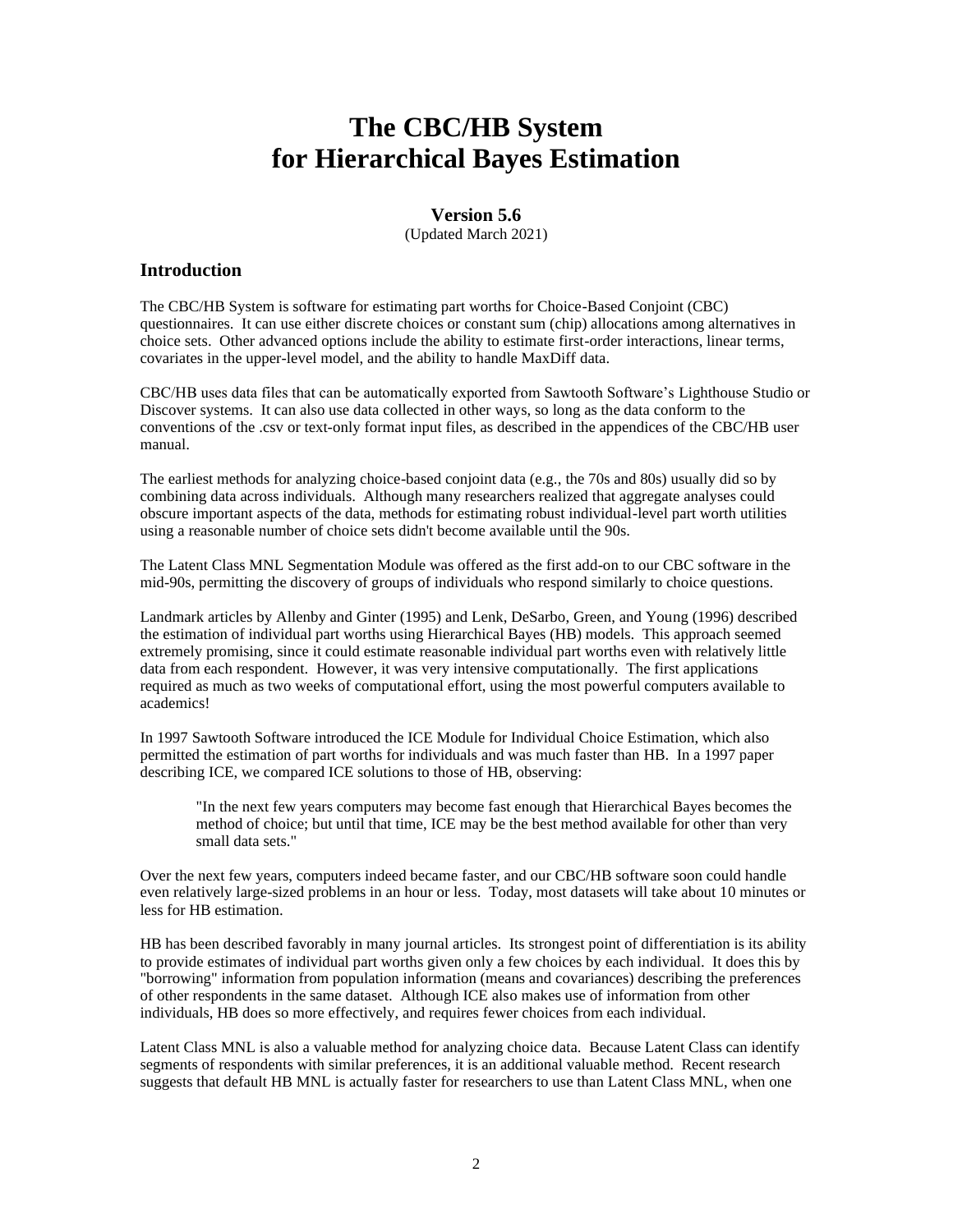considers the decisions that should be made to fine-tune Latent Class models and select an appropriate number of classes to use (McCullough 2009).

Our software estimates an HB MNL model using a Monte Carlo Markov Chain algorithm. In the material that follows we describe the HB model and the estimation process. We also provide timing estimates, as well as suggestions about when the CBC/HB System may be most appropriate.

We at Sawtooth Software are not experts in Bayesian data analysis. In producing this software we have been helped by several sources listed in the References. We have benefited particularly from the materials provided by Professor Greg Allenby in connection with his tutorials at the American Marketing Association's Advanced Research Technique Forum, and from correspondences with Professor Peter Lenk.

#### **Capacity Limitations**

Because we anticipate that the CBC/HB System may be used to analyze data from sources other than our Lighthouse Studio or Discover programs, it can handle data sets that are larger than the limits imposed by CBC questionnaires. The CBC/HB System has these limitations:

- The maximum number of parameters to be estimated for any individual is 1000.
- The maximum number of alternatives in any choice task is 1000.
- The maximum number of conjoint attributes is 1000.
- The maximum number of levels in any attribute is 1000.
- The maximum number of tasks for any one respondent is 1000.

The CBC/HB System requires a fast computer and a generous amount of storage space, as offered by most every PC that can be purchased today.

There is a great deal of activity writing to the hard disk and reading back from it, which is greatly facilitated by Windows' ability to use extra RAM as a disk cache. The availability of RAM may therefore be almost as critical as sheer processor speed.

## **Understanding the CBC/HB System**

This section attempts to provide an intuitive understanding of the Hierarchical Bayes method as applied to the estimation of conjoint part worths for this standalone system as well as for HB MNL integrated within Lighthouse Studio. For those desiring a more rigorous treatment, we suggest "Bayesian Data Analysis" (1996) by Gelman, Carlin, Stern, and Rubin.

#### **Bayesian Analysis**

In statistical analysis we consider three kinds of concepts: data, models, and parameters.

- In our context, data are the choices that individuals make.
- Models are assumptions that we make about data. For example, we may assume that a distribution of data is normally distributed, or that variable y depends on variable x, but not on variable z.
- Parameters are numerical values that we use in models. For example, we might say that a particular variable is normally distributed with mean of 0 and standard deviation of 1. Those values are parameters.

Often in conventional (non-Bayesian) statistical analyses, we assume that our data are described by a particular model with specified parameters, and then we investigate whether the data are consistent with those assumptions. In doing this we usually investigate the *probability distribution of the data*, given the assumptions embodied in our model and its parameters.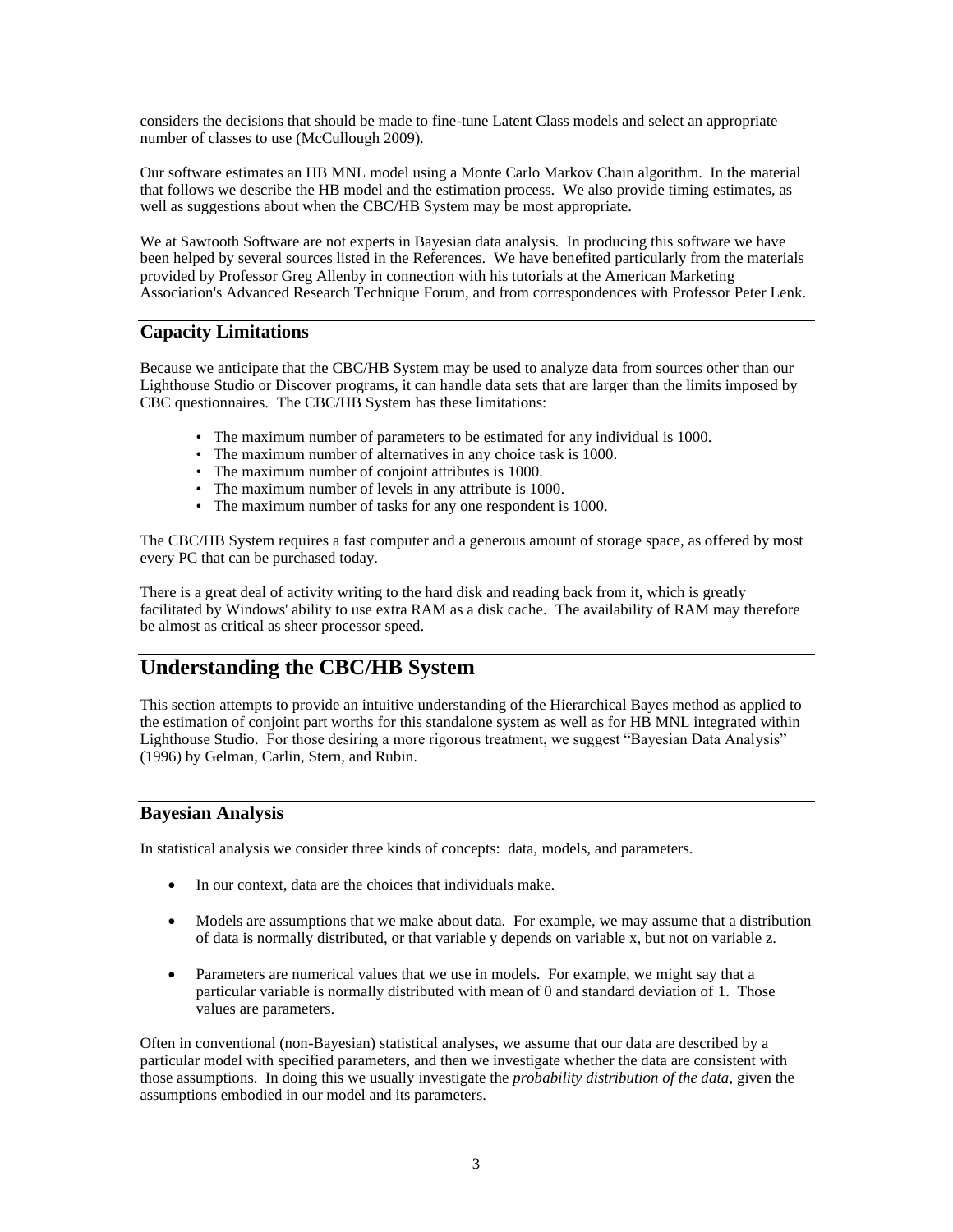In Bayesian statistical analyses, we turn this process around. We again assume that our data are described by a particular model and do a computation to see if the data are consistent with those assumptions. But in Bayesian analysis, we investigate the *probability distribution of the parameters*, given the data. To illustrate this idea we review a few concepts from probability theory. We designate the probability of an event A by the notation **p(A)**, the probability of an event B by the notation **p(B)**, and the *joint probability* of both A and B by the notation **p(A,B)**.

Bayesian analysis makes much use of *conditional probability*. Feller (1957) illustrates conditional probability with an example of sex and colorblindness. Suppose we select an individual at random from a population. Let A indicate the event of that individual being colorblind, and let B indicate the event of that individual being female. If we were to do many such random draws, we could estimate the probability of a person being both female and colorblind by counting the proportion of individuals found to be both females and colorblind in those draws.

We could estimate the probability of a female's being colorblind by dividing the number of colorblind females obtained by the number of females obtained. We refer to such a probability as "conditional;" in this case the probability of a person being colorblind is conditioned by the person being female. We designate the probability of a female's being colorblind by the symbol **p(A|B)**, which is defined by the formula:

#### $p(A|B) = p(A,B) / p(B)$ .

That is to say, the probability an individual's being colorblind, given that she is female, is equal to the probability of the individual being both female and colorblind, divided by the probability of being female.

Notice that we can multiply both sides of the above equation by the quantity  $p(B)$  to obtain an alternate form of the same relationship among the quantities:

$$
p(A|B) p(B) = p(A,B).
$$

We may write a similar equation in which the roles of A and B are reversed:

$$
p(B|A) p(A) = p(B,A).
$$

and, since the event **(B,A)** is the same as the event **(A,B)**, we may also write:

$$
p(B|A) p(A) = p(A,B).
$$

The last equation will be used as the model for a similar one below.

Although concrete concepts such as sex and colorblindness are useful for reviewing the concepts of probability, it is helpful to generalize our example a little further to illustrate what is known as "Bayes theorem." Suppose we have a set of data that we represent by the symbol **y**, and we consider alternative hypotheses about parameters for a model describing those data, which we represent with the symbols **H<sup>i</sup>** , with  $i = 1, 2, ...$ 

We assume that exactly one of those alternative hypotheses is true. The hypotheses could be any set of mutually exclusive conditions, such as the assumption that an individual is male or female, or that his/her age falls in any of a specific set of categories.

Rather than expressing the probability of the data given a hypothesis, Bayes' theorem expresses the probability of a particular hypothesis,  $H_i$ , given the data. Using the above definition of conditional probability we can write

$$
\mathbf{p}(\mathbf{H}_{i} | \mathbf{y}) = \mathbf{p}(\mathbf{H}_{i}, \mathbf{y}) / \mathbf{p}(\mathbf{y}).
$$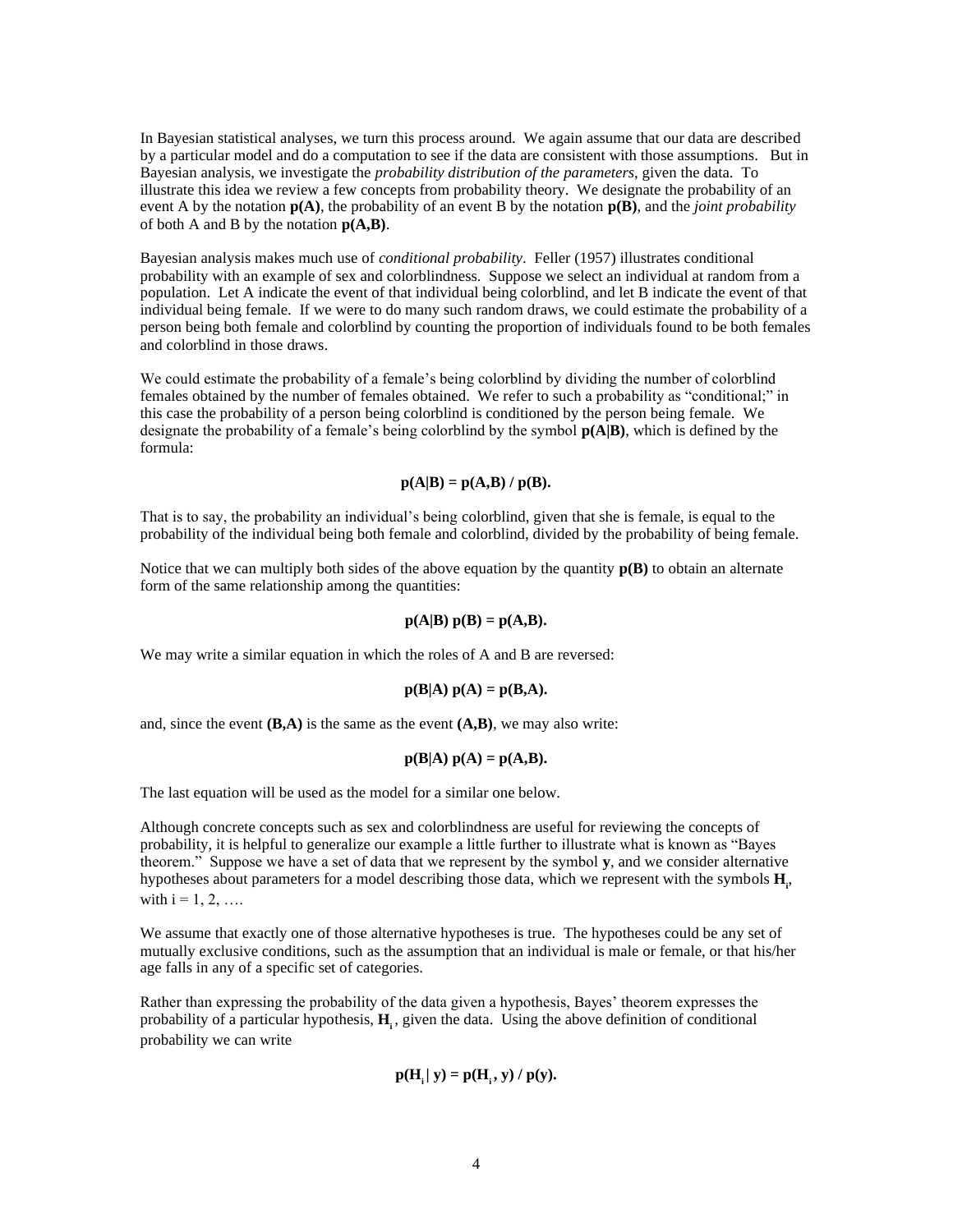But we have already seen (two equations earlier) that:

$$
p(H_i, y) = p(y | H_i) p(H_i)
$$

Substituting this equation in the previous one, we get

$$
\mathbf{p}(\mathbf{H}_{i} | \mathbf{y}) = \mathbf{p}(\mathbf{y} | \mathbf{H}_{i}) \mathbf{p}(\mathbf{H}_{i}) / \mathbf{p}(\mathbf{y})
$$

Since we have specified that exactly one of the hypotheses is true, the sum of their probabilities is unity. The **p(y)** in the denominator, which does not depend on i, is a normalizing constant that makes the sum of the probabilities equal to unity. We could equally well write

$$
p(H_{_i}\,|\,y)\propto p(y\,|\,H_{_i})\;p(H_{_i})
$$

where the symbol  $\infty$  means "is proportional to."

This expression for the conditional probability of a hypothesis, given the data, is an expression of "Bayes theorem," and illustrates the central principle of Bayesian analysis:

- The probability  $p(H_i)$  of the hypothesis is known as its "prior probability," which describes our belief about that hypothesis before we see the data.
- The conditional probability  $p(y | H_i)$  of the data, given the hypothesis, is known as the "likelihood" of the data, and is the probability of seeing that particular collection of values, given that hypothesis about the data.
- The probability  $p(H_i | y)$  of the hypothesis, given the data, is known as its "posterior probability." This is the probability of the hypothesis, given not only the prior information about its truth, but also the information contained in the data.

The posterior probability of the hypothesis is proportional to the product of the likelihood of the data under that hypothesis, times the prior probability of that hypothesis. Bayesian analysis therefore provides a way to update estimates of probabilities. We can start with an initial or prior estimate of the probability of a hypothesis, update it with information from the data, and obtain a posterior estimate that combines the prior information with information from the data.

In the next section we describe the hierarchical model used by the CBC/HB System. Bayesian updating of probabilities is the conceptual apparatus that allows us to estimate the parameters of that model, which is why we have discussed the relationship between priors, likelihoods, and posterior probabilities.

In our application of Bayesian analysis, we will be dealing with continuous rather than discrete distributions. Although the underlying logic is identical, we would have to substitute integrals for summation signs if we were to write out the equations. Fortunately, we shall not find it necessary to do so.

#### **The Hierarchical Model**

The Hierarchical Bayes model used by the CBC/HB System is called "hierarchical" because it has two levels.

- At the higher level, we assume that individuals' part worths are described by a multivariate normal distribution. Such a distribution is characterized by a vector of means and a matrix of covariances.
- At the lower level we assume that, given an individual's part worths, his/her probabilities of choosing particular alternatives are governed by a multinomial logit model.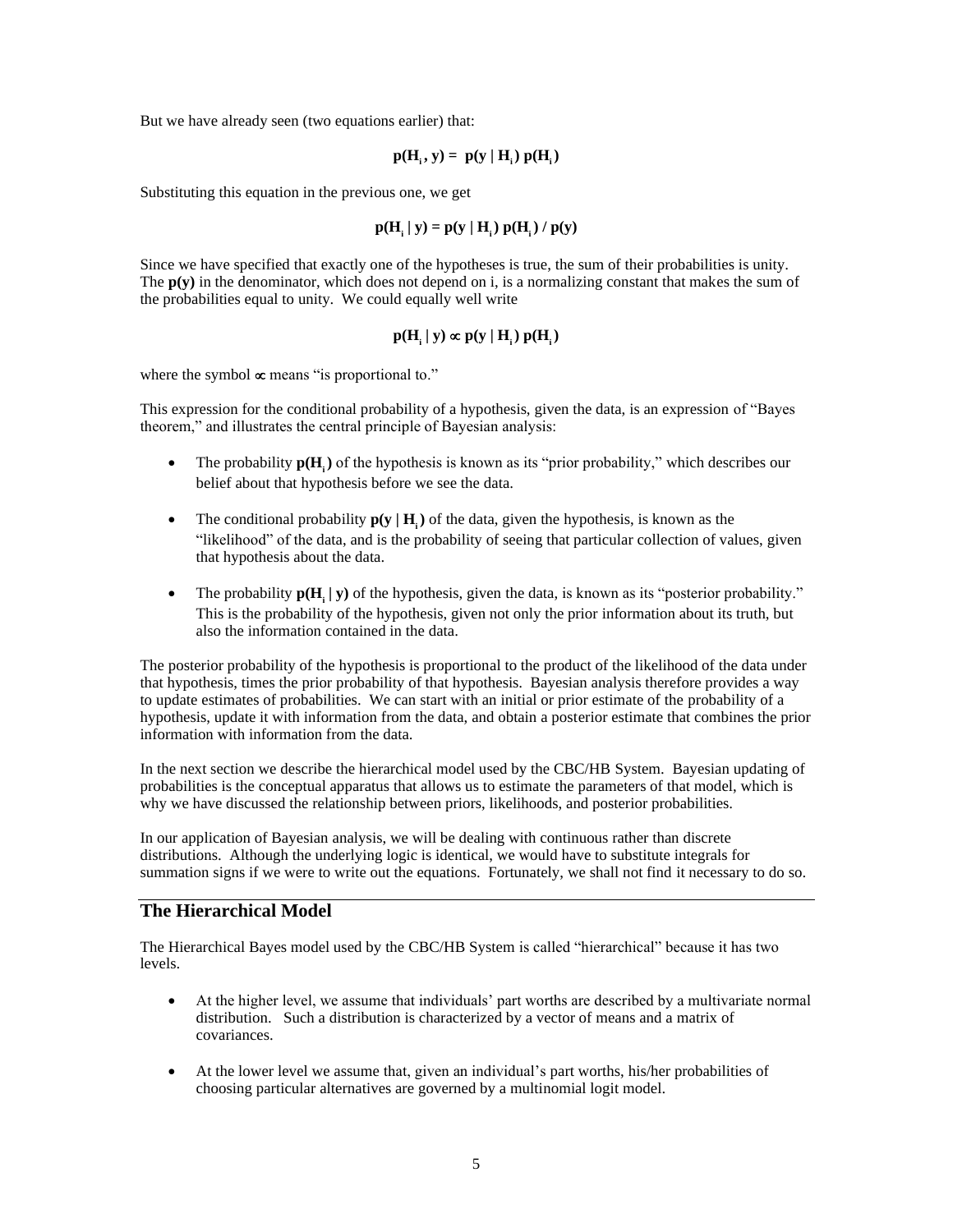To make this model more explicit, we define some notation. We assume individual part worths have the multivariate normal distribution,

$$
\beta_i \sim Normal(\alpha, D)
$$

where:

 $\mathbf{B}_i$  = a vector of part worths for the ith individual

 $\alpha$  = a vector of means of the distribution of individuals' part worths

 $D = a$  matrix of variances and covariances of the distribution of part worths across individuals At the individual level, choices are described by a multinomial logit model. The probability of the ith individual choosing the kth alternative in a particular task is

$$
\mathbf{p}_{k} = \exp(\mathbf{x}_{k} \cdot \mathbf{B}_{i}) / \sum_{j} \exp(\mathbf{x}_{j} \cdot \mathbf{B}_{i})
$$

where:

 $\mathbf{p}_k$  = the probability of an individual choosing the kth concept in a particular choice task

 $\mathbf{x}$  = a vector of values describing the jth alternative in that choice task

In words, this equation says that to estimate the probability of the ith person's choosing the kth alternative (by the familiar process used in many conjoint simulators) we:

- 1. add up the part worths (elements of  $\beta$ <sub>i</sub>) for the attribute levels describing the kth alternative (more generally, multiply the part worths by a vector of descriptors of that alternative) to get the ith individual's utility for the kth alternative
- 2. exponentiate that alternative's utility
- 3. perform the same operations for other alternatives in that choice task, and
- 4. percentage the result for the kth alternative by the sum of similar values for all alternatives.

The parameters to be estimated are the vectors  $\mathbf{B}$  of part worths for each individual, the vector  $\alpha$  of means of the distribution of worths, and the matrix **D** of the variances and covariances of that distribution.

#### **Iterative Estimation of the Parameters**

The parameters  $\mathbf{\beta}, \mathbf{\alpha}$ , and  $\mathbf{D}$  are estimated by an iterative process. That process is quite robust, and its results do not appear to depend on starting values. We take a conservative approach by default, setting the elements of  $\beta$ ,  $\alpha$ , and **D** equal to zero.

Given the initial values, each iteration consists of these three steps:

- Using present estimates of the betas and **D**, generate a new estimate of  $\alpha$ . We assume  $\alpha$  is distributed normally with mean equal to the average of the betas and covariance matrix equal to **D** divided by the number of respondents. A new estimate of  $\alpha$  is drawn from that distribution (see Appendix A for details).
- Using present estimates of the betas and  $\alpha$ , draw a new estimate of **D** from the inverse Wishart distribution (see Appendix A for details).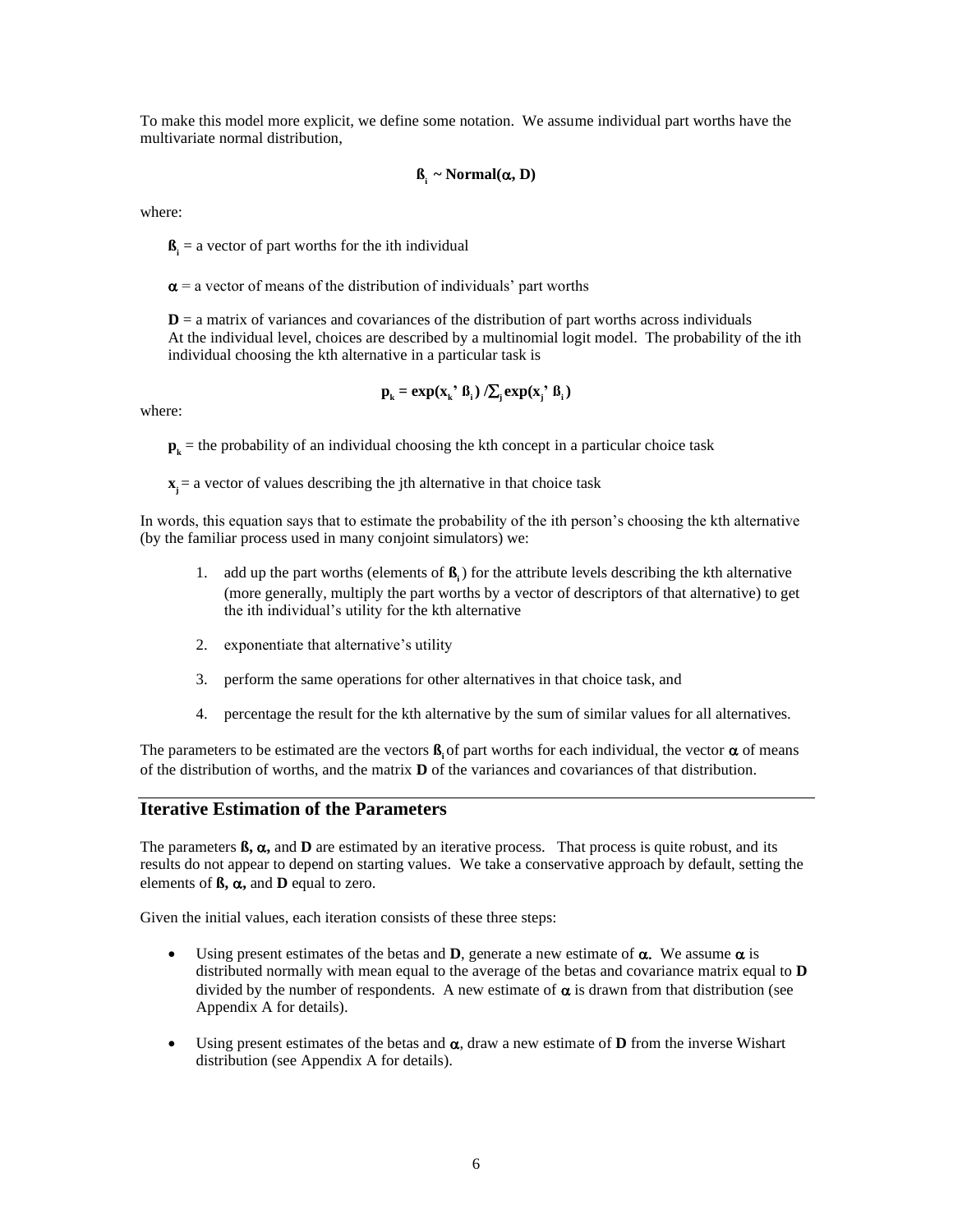• Using present estimates of  $\alpha$  and **D**, generate new estimates of the betas. This is the most interesting part of the iteration, and we describe it in detail below. A procedure known as a "Metropolis Hastings Algorithm" is used to draw the betas. Successive draws of the betas generally provide better and better fit of the model to the data, until such time as increases are no longer possible. When that occurs we consider the iterative process to have converged.

In each of these steps we re-estimate one set of parameters  $(\alpha, D)$  or the betas) conditionally, given current values for the other two sets. This technique is known as "Gibbs sampling," and converges to the correct distributions for each of the three sets of parameters.

Another name for this procedure is a "Monte Carlo Markov Chain," deriving from the fact that the estimates in each iteration are determined from those of the previous iteration by a constant set of probabilistic transition rules. This Markov property assures that the iterative process converges.

This process is continued for a large number of iterations, typically several thousand or more. After we are confident of convergence, the process is continued for many further iterations, and the actual draws of beta for each individual as well as estimates of  $\alpha$  and  $D$  are saved to the hard disk. The final values of the part worths for each individual, and also of  $\alpha$  and  $D$ , are obtained by averaging the values that have been saved.

#### **The Metropolis Hastings Algorithm**

We now describe the procedure used to draw each new set of betas, done for each respondent in turn. We use the symbol **ß<sup>o</sup>** (for "beta old") to indicate the previous iteration's estimation of an individual's part worths. We generate a trial value for the new estimate, which we shall indicate as **ß<sup>n</sup>** (for "beta new"), and then test whether it represents an improvement. If so, we accept it as our next estimate. If not, we accept or reject it with probability depending on how much worse it is than the previous estimate.

To get **ß<sup>n</sup>** we draw a random vector **d** of "differences" from a distribution with mean of zero and covariance matrix proportional to **D**, and let  $\mathbf{B}_{n} = \mathbf{B}_{o} + \mathbf{d}$ .

We calculate the probability of the data (or "likelihood") given each set of part worths,  $\beta_0$  and  $\beta_n$ , using the formula for the logit model given above. That is done by calculating the probability of each choice that individual made, using the logit formula for  $\mathbf{p}_k$  above, and then multiplying all those probabilities together. Call the resulting values  $\mathbf{p}_0$  and  $\mathbf{p}_n$ , respectively.

We also calculate the relative density of the distribution of the betas corresponding to  $\mathbf{B}_0$  and  $\mathbf{B}_n$ , given current estimates of parameters  $\alpha$  and  $D$  (that serve as "priors" in the Bayesian updating). Call these values **d**<sub>o</sub> and **d**<sub>n</sub>, respectively. The relative density of the distribution at the location of a point **ß** is given by the formula

#### **Relative Density =**  $\exp[-1/2(\beta - \alpha)^{3}]$  **D<sup>-1</sup>[(** $\beta - \alpha$ **)]**

Finally we then calculate the ratio:

$$
\mathbf{r} = \mathbf{p}_n \, \mathbf{d}_n / \mathbf{p}_0 \, \mathbf{d}_0
$$

Recall from the discussion of Bayesian updating that the posterior probabilities are proportional to the product of the likelihoods times the priors. The probabilities  $p_n$  and  $p_o$  are the likelihoods of the data given parameter estimates  $\mathbf{B}_n$  and  $\mathbf{B}_o$ , respectively. The densities  $\mathbf{d}_n$  and  $\mathbf{d}_o$  are proportional to the probabilities of drawing those values of **ß<sup>n</sup>** and **ß<sup>o</sup>** , respectively, from the distribution of part worths, and play the role of priors. Therefore, **r** is the ratio of posterior probabilities of those two estimates of beta, given current estimates of  $\alpha$  and  $\beta$ , as well as information from the data.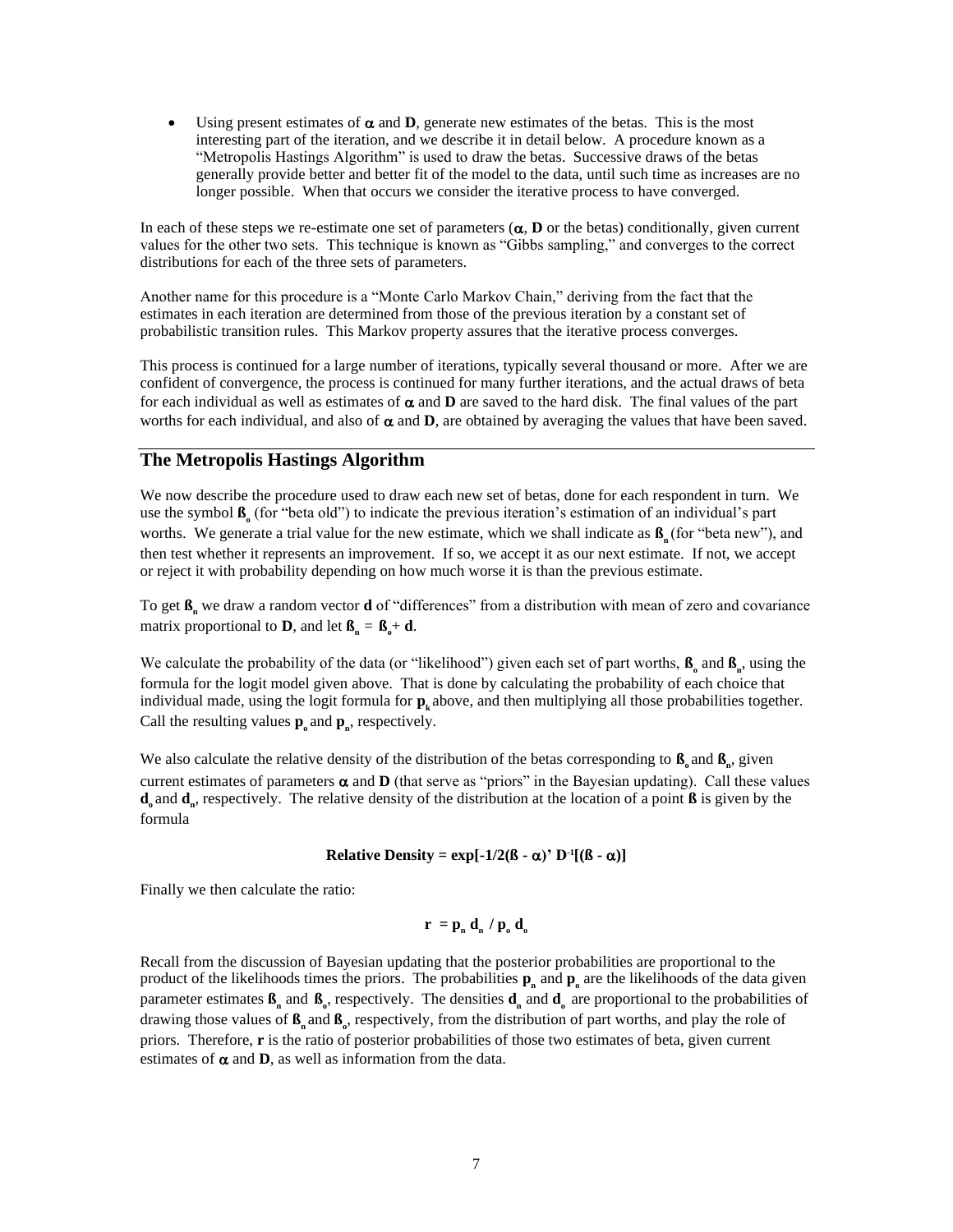If **r** is greater than or equal to unity,  $\beta_n$  has posterior probability greater than or equal to that of  $\beta_o$ , and we accept **ß<sup>n</sup>** as our next estimate of beta for that individual. If **r** is less than unity, then **ß<sup>n</sup>** has posterior probability less than that of **ß<sup>o</sup>** . In that case we use a random process to decide whether to accept **ß<sup>n</sup>** or retain **ß<sup>o</sup>** for at least one more iteration. We accept **ß<sup>n</sup>** with probability equal to **r**.

As can be seen, two influences are at work in deciding whether to accept the new estimate of beta. If it fits the data much better than the old estimate, then  $p_n$  will be much larger than  $p_o$ , which will tend to produce a larger ratio. However, the relative densities of the two candidates also enter into the computation, and if one of them has a higher density with respect to the current estimates of  $\alpha$  and **D**, then that candidate has an advantage.

If the densities were not considered, then betas would be chosen solely to maximize likelihoods. This would be similar to conducting logit estimation for each individual separately, and eventually the betas for each individual would converge to values that best fit his/her data, without respect to any higher-level distribution. However, since densities are considered, and estimates of the higher-level distribution change with each iteration, there is considerable variation from iteration to iteration. Even after the process has converged, successive estimations of the betas are still quite different from one another. Those differences contain information about the amount of random variation in each individual's part worths that best characterizes them.

We mentioned that the vector **d** of differences is drawn from a distribution with mean of zero and covariance matrix proportional to **D**, but we did not specify the proportionality factor. In the literature, the distribution from which **d** is chosen is called the "jumping distribution," because it determines the size of the random jump from  $\mathbf{B}$ <sub>0</sub> to  $\mathbf{B}$ <sub>n</sub>. This scale factor must be chosen well because the speed of convergence depends on it. Jumps that are too large are unlikely to be accepted, and those that are too small will cause slow convergence.

Gelman, Carlin, Stern, and Rubin (p 335) state: "A Metropolis algorithm can also be characterized by the proportion of jumps that are accepted. For the multivariate normal distribution, the optimal jumping rule has acceptance rate around 0.44 in one dimension, declining to about 0.23 in high dimensions... This result suggests an *adaptive* simulation algorithm."

We employ an adaptive algorithm to adjust the average jump size, attempting to keep the acceptance rate near 0.30 (though you may change that value). The proportionality factor is arbitrarily set at 0.1 initially. For each iteration we count the proportion of respondents for whom  $\beta_n$  is accepted. If that proportion is less than 0.3, we reduce the average jump size by ten percent. If that proportion is greater than 0.3, we increase the average jump size by ten percent. As a result, the average acceptance rate is kept close to the target of 0.30.

The iterative process has two stages. During the first stage, while the process is moving toward convergence, no attempt is made to save any of the results. During the second stage we assume the process has converged, and results for hundreds or thousands of iterations are saved to the hard disk. For each iteration there is a separate estimate of each of the parameters. We are particularly interested in the betas, which are estimates of individuals' part worths. We produce point estimates for each individual by averaging the results from many iterations. We can also estimate the variances and covariances of the distribution of respondents by averaging results from the same iterations.

Readers with solid statistical background who are interested in further information about the Metropolis Hastings Algorithm may find the article by Chib and Greenberg (1995) useful.

#### **How Long Does It Take?**

The CBC/HB System is one of the most computationally-intensive software systems that Sawtooth Software has ever produced. It requires a fast computer with plenty of RAM and hard disk storage.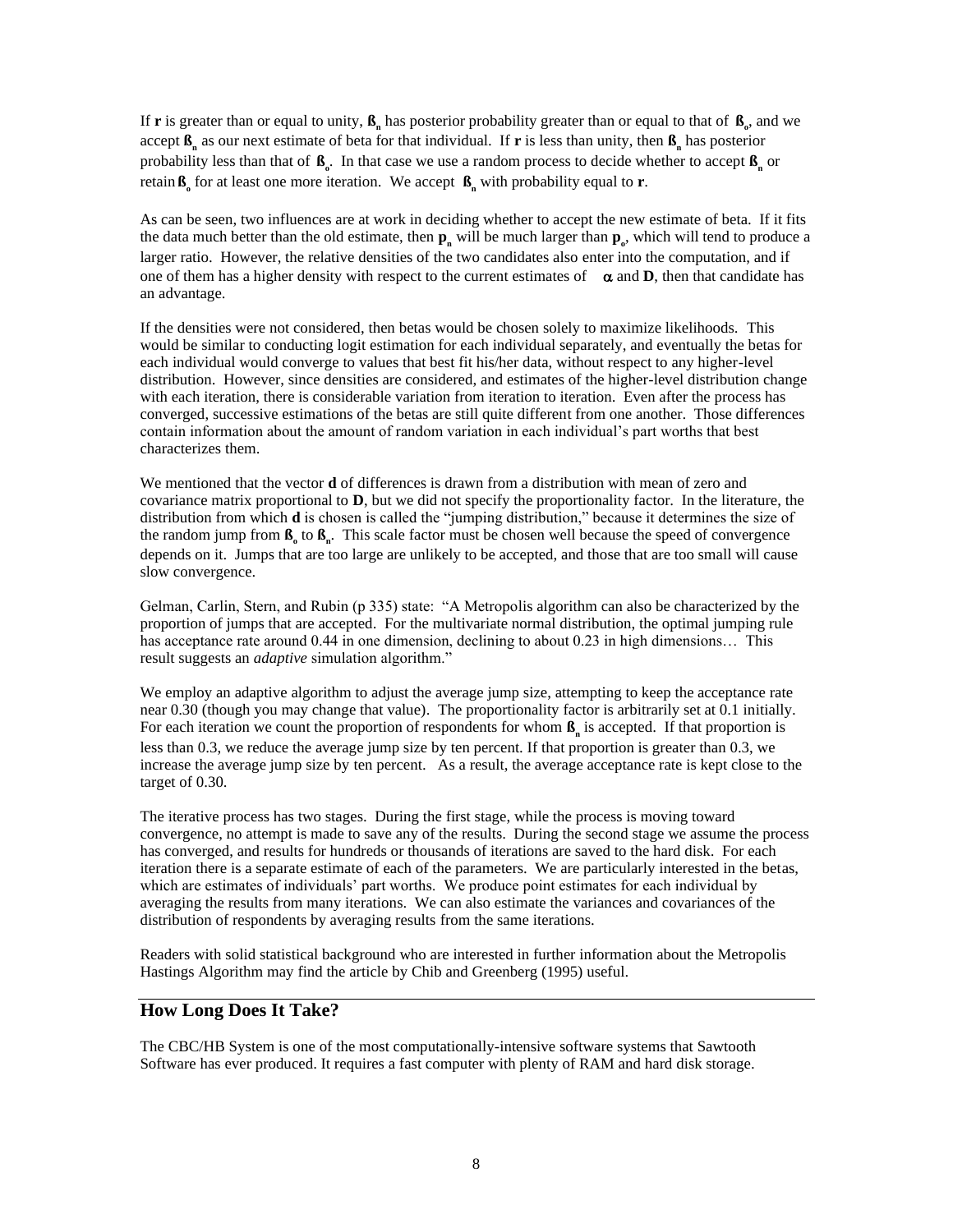A couple decades ago, run times for CBC/HB v1 commonly were from 3 to 24 hours. With today's faster PCs, run times should take about 10 minutes or less for most data sets. This is a dramatic improvement indeed.

After a few iterations, the CBC/HB System provides quite an accurate estimate of the amount of time that will be required for any particular problem.

## **Using the CBC/HB System**

#### **Selecting a Data File**

CBC/HB supports .CSV, .CHO, or .CHS files that are automatically produced by our Lighthouse Studio or Discover systems. You may create these files using your own tools (such as Excel), and details are provided in the documentation to do so. The first step in using the software is to browse to and select this file.

#### **Setting Parameters**

The next step is to set parameter values that govern the estimation. A dialog is provided:

lte

| erations |                                                                                                                                 |       |  |
|----------|---------------------------------------------------------------------------------------------------------------------------------|-------|--|
|          | Number of iterations before using results                                                                                       | 10000 |  |
|          | Number of draws to be used for each respondent                                                                                  | 10000 |  |
|          | Save random draws                                                                                                               |       |  |
|          | Skip factor for saving random draws                                                                                             |       |  |
|          | Skip factor for displaying in graph                                                                                             |       |  |
|          | Skip factor for printing in log file                                                                                            | 100   |  |
|          | Estimation will run 10000 iterations before assuming convergence, and then<br>10000 iterations for a total of 20000 iterations. |       |  |

The numbers shown in each field are default values that you can change if you wish.

**Number of iterations before using results** is the number of iterations that will be done before convergence is assumed. The default value is 10,000, but we have seen data sets where fewer iterations were required, and others that required many more (such as with very sparse data relative to the number of parameters to estimate at the individual level). One strategy is to accept this default but to monitor the progress of the computation, and halt it earlier if convergence appears to have occurred. Information for making that judgment is provided on the screen as the computation progresses, and a history of the computation is saved in a file named studyname.log. The computation can be halted at any time and then restarted from that point.

**Number of draws to be used for each respondent** is the number of iterations used in analysis, such as for developing point estimates. If not saving draws (described next), we recommend accumulating draws across 10,000 iterations for developing the point estimates. If saving draws, you may find that using more than about 1,000 draws can lead to truly burdensome file sizes.

**Save random draws:** Check this box to save random draws to disk, in which case point estimates of respondents' betas are automatically computed by averaging each respondent's draws after iterations have finished. The default is not to save random draws, but rather to have the means and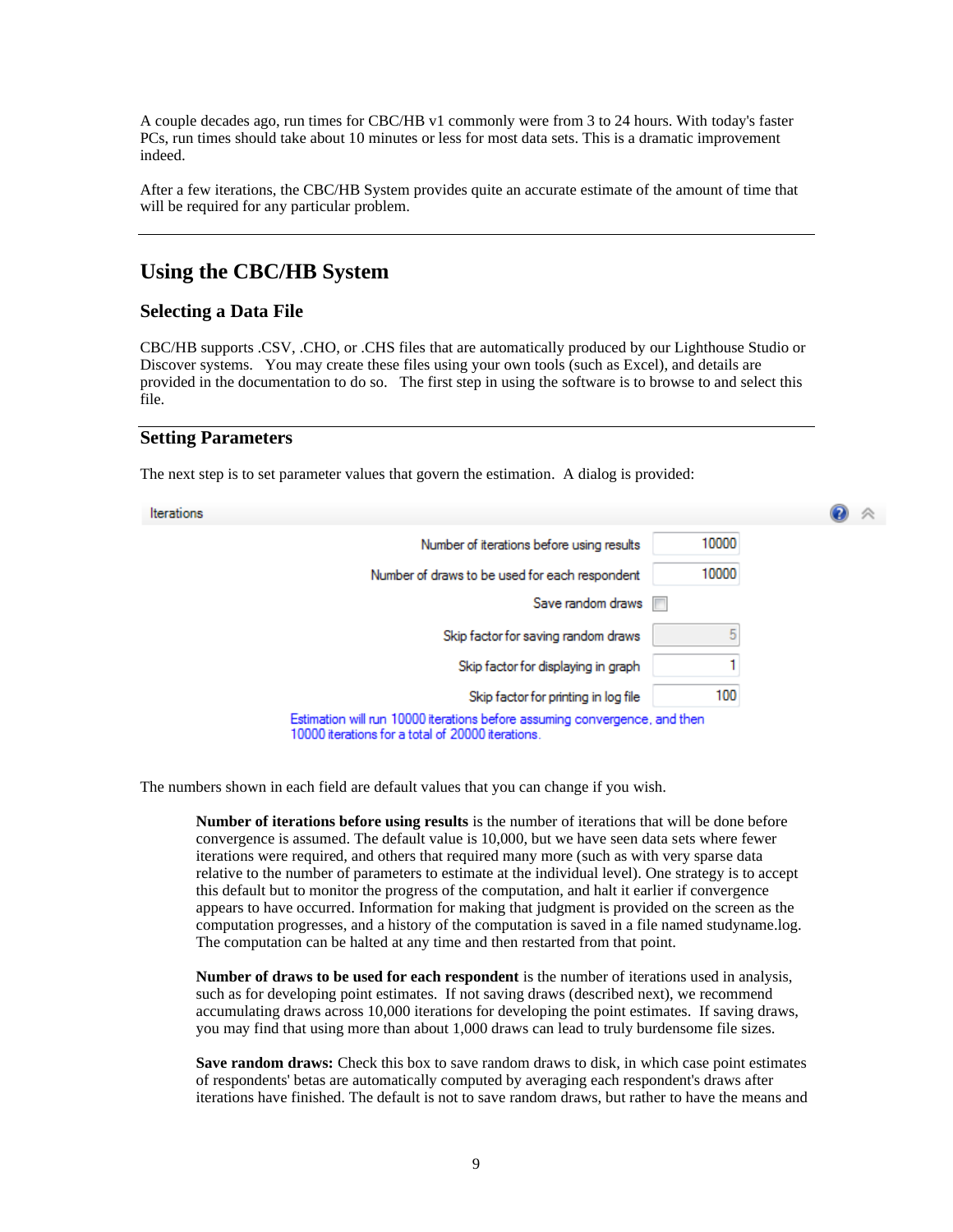standard deviations for each respondent's draws accumulated as iteration progresses. In that case the means and standard deviations are available immediately following iterations, with no further processing. We believe that their means and standard deviations summarize almost everything about them that is likely to be important to you. If you elect not to save the draws you will be spared computer storage problems that can occur with very large files.

**Skip factor for using draws (if saving draws)** is only applicable when saving draws to disk. The skip factor is a way of compensating for the fact that successive draws of the betas are not independent. A skip factor of k means that results will only be used for each kth iteration. Recall that only about 30% of the "new" candidates for beta are accepted in any iteration; for the other 70% of respondents, beta is the same for two successive iterations. This dependence among draws decreases the precision of inferences made from them, such as their variance. If you are saving draws to disk, because file size can become critical, it makes sense to increase the independence of the draws saved by conducting several iterations between each two for which results are saved. If 1,000 draws are to be saved for each respondent and the skip factor is 10, then 10,000 iterations will be required to save those 1,000 draws.

We do not skip any draws when draws are "not saved," since skipping draws to achieve independence among them is not a concern if we are simply collapsing them to produce a point estimate. It seems wasteful to skip draws if the user doesn't plan to separately analyze the draws file. We have advocated using the point estimates as we believe that draws offer little incremental information for the purposes of running market simulations and summarizing respondent preferences. However, if you plan to save the draws file and analyze them, we suggest using a skip factor of 10. In that case, you will want to use a more practical number of draws per person (such 1,000 rather than the default 10,000 when not saving draws), to avoid extremely large draws files.

**Skip factor for displaying in graph** controls the amount of detail that is saved in the graphical display of the history of the iterations. If using a large number of iterations (such as >50,000), graphing the iterations can require significant time and storage space. It is recommended in this case to increase the number to keep estimation running efficiently.

**Skip factor for printing in log file** controls the amount of detail that is saved in the *studyname.log* file to record the history of the iterations. Several descriptive statistics for each iteration are printed in the log file. But since there may be many thousand iterations altogether, it is doubtful that you will want to bother with recording every one of them. We suggest only recording every hundredth. In the case of a very large number of iterations, you might want to record only every thousandth.

#### **Advanced Settings**

Most users will probably never change the defaults on the Advanced Settings screen. However, we've provided additional settings to provide more flexibility to deal with extreme types of data sets and to give advanced users greater control over estimation

**Use effects/dummy coding:** With effects coding, the last level within each attribute is "omitted" to avoid linear dependency, and is estimated as negative the sum of the other levels within the attribute. With dummy coding, the last level is also "omitted," but is constrained to zero, with the other levels estimated with respect to that level's zero parameter.

Since the release of CBC v1 in 1993, we have used effects-coding for estimation of parameters for CBC studies. Effects coding and dummy coding produce identical results (within an additive constant) for OLS or logit estimation. But, the part worths estimated using effects coding are generally easier to interpret than for dummy coding, especially for models that include interaction terms, as the main effects and interactions are orthogonal (and separately interpretable). For HB analysis (as Rich Johnson pointed out in his paper "The Joys and Sorrows of Implementing HB Methods for Conjoint Analysis,") the results can depend on the design coding procedure, when there is limited information available at the unit of analysis relative to the number of parameters to estimate. Even though we have introduced negative prior correlations in the off-diagonal elements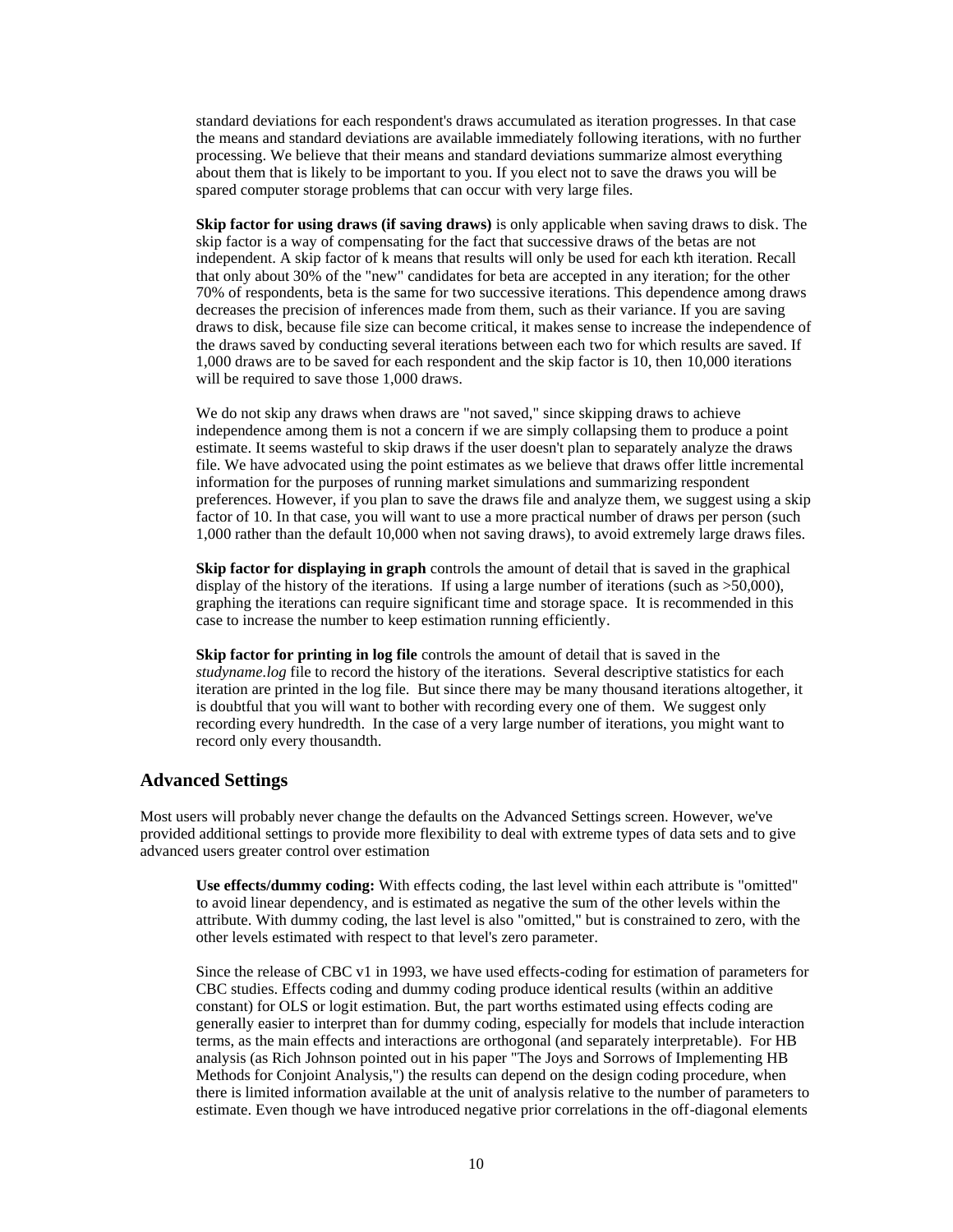of the prior covariance matrix to reduce or eliminate the problem with effects coding and the "omitted" parameter for extreme data sets, there may be cases in which some advanced analysts still prefer to use dummy coding. This is a matter of personal preference rather than a choice whether one method is substantially better than the other.

**Prior degrees of freedom:** This value is the additional degrees of freedom for the prior covariance matrix (not including the # parameters to be estimated) and can be set from 2 to 100,000. The higher the value, the greater the influence of the prior variance and more data are needed to change that prior. The scaling for degrees of freedom is relative to the sample size. If you use 50 and you only have 100 subjects, then the prior will have a big impact on the results. If you have 1000 subjects, you will get about the same result if you use a prior of 5 or 50. As an example of an extreme case, with 100 respondents and a prior variance of 0.1 with prior degrees of freedom set to the number of parameters estimated plus 50, each respondent's resulting part worths will vary relatively little from the population means. We urge users to be careful when setting the prior degrees of freedom, as large values (relative to sample size) can make the prior exert considerable influence on the results.

**Prior variance:** The default is 1 for the prior variance for each parameter, but users can modify this value. You can specify any value from 0.1 to 999. Increasing the prior variance tends to place more weight on fitting each individual's data and places less emphasis on "borrowing" information from the population parameters. The resulting posterior estimates are relatively insensitive to the prior variance, except 1) when there is very little information available within the unit of analysis relative to the number of estimated parameters, and 2) the prior degrees of freedom for the covariance matrix (described above) is relatively large.

**Use custom prior covariance matrix:** CBC/HB uses a prior covariance matrix that works well for standard CBC studies (see Appendix C for more information). Some advanced users may wish to specify their own prior covariance matrix (for instance, for analysis of MaxDiff data sets). Check this box and click the Edit... button to supply your own prior covariance matrix containing an NxN matrix of values, where N is equal to the number of parameters to be estimated. The userspecified prior covariance matrix overrides the default prior covariance matrix (see Appendix C) as well as the prior variance setting on the Advanced Estimation Settings tab.

**Random starting seed:** In early versions of HB, a random seed was drawn based on the computer's clock. But, users can now specify a specific seed to use (integers from 1 to 32000), so that results are repeatable. When using different random seeds, the posterior estimates will vary, but insignificantly, assuming convergence has been reached and many draws have been used.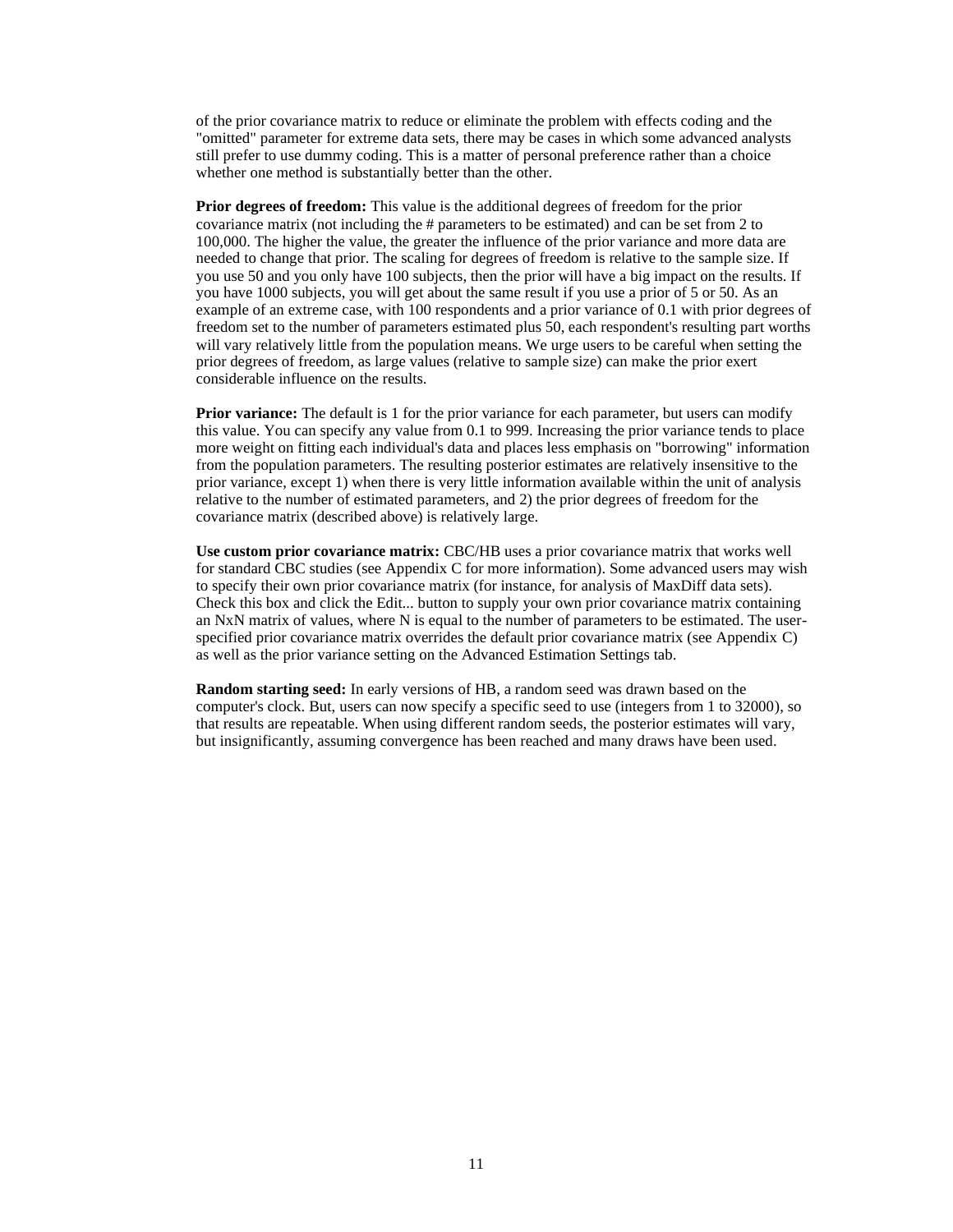#### **Monitoring the Computation**

While the computation is in progress, information summarizing its current status and recent history is provided on a screen like the example below:



These are results for an actual data set, obtained relatively early in the computation. The information at the top of the screen describes the settings that were chosen before the computation was begun. This run uses the default settings of 10,000 initial iterations, followed by 10,000 further iterations during which each iteration is used, but the random draws themselves are not saved to disk.

At the time this screen print was made, the 5,206th iteration had just been completed. A graphic shows a history of the estimates of respondent parameters (elements of alpha) to this point in the computation. This graphic is useful for assessing whether convergence has been reached. The graphic is divided into two regions, a gray region at the left, which represents the initial "burn in" iterations, prior to assuming convergence, and the white region at the right in which the subsequent draws are used to create point estimates of the parameters for each respondent.

The information in the two columns in the middle-left of the screen provides a detailed summary of the status of the computation, and we shall examine those values in a moment. Also, an estimate of the time remaining is shown. 11 minutes and 47 seconds are required to complete this computation. This information is updated continuously.

At the bottom of the screen is the Stop estimation button. When this is pressed, the current iteration is finished and the current status of the computation is saved to disk for potential re-starting later. If the Stop estimation button is clicked during the second stage of estimation (the gray region of the graphic, after 10,000 iterations in this case) after we've assumed convergence and begun to use subsequent draws, the run will be halted and the current status saved, but the results from previous iterations will be deleted. When the computation is restarted all of the iterations during which results are to be used will be repeated.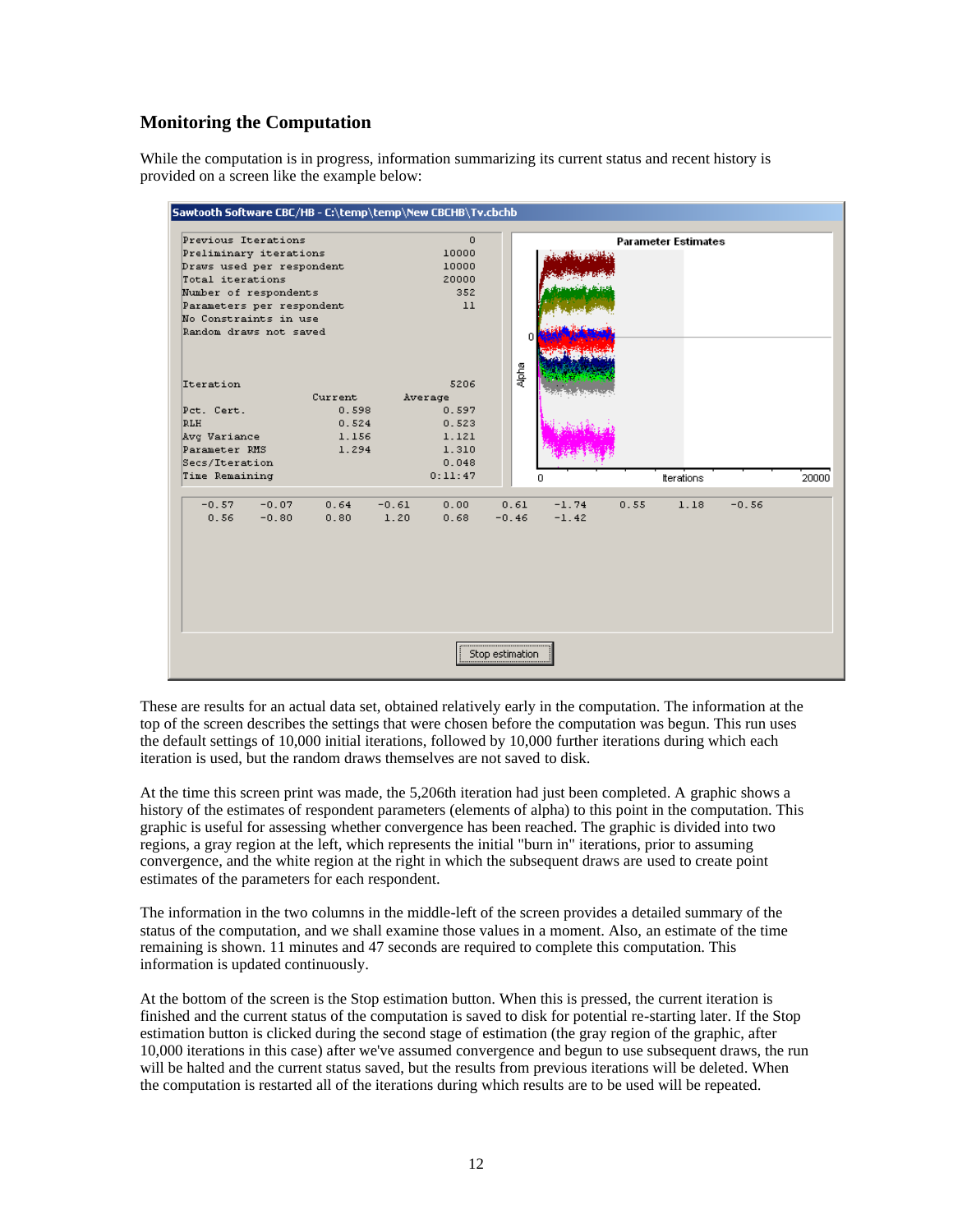We now describe the statistics displayed on the screen. There are two columns for most. In the first column is the actual value for the previous iteration. The second column contains an exponential moving average for each statistic. At each iteration the moving average is updated with the formula:

new average  $= .01$ <sup>\*</sup>(new value) + .99<sup>\*</sup>(old average)

The moving average is affected by all iterations of the current session, but the most recent iterations are weighted more heavily. The most recent 100 iterations have about 60% influence on the moving averages, and the most recent 500 iterations have about 99% influence. Because the values in the first column tend to jump around quite a lot, the average values are more useful.

On the left are four statistics indicating "goodness of fit" that are useful in assessing convergence. The "Pct. Cert." and "RLH" measures are derived from the likelihood of the data. We calculate the probability of each respondent choosing as he/she did on each task, by applying a logit model using current estimates of each respondent's part worths. The likelihood is the product of those probabilities, over all respondents and tasks. Because that probability is an extremely small number, we usually consider its logarithm, which we call "log likelihood."

"Pct. Cert." is short for "percent certainty" and also is known as McFadden's Rho-squared, and indicates how much better the solution is than chance, as compared to a "perfect" solution. It is equal to the difference between the final log likelihood and the log likelihood of a chance model, divided by the negative of the log likelihood for a chance model. It typically varies between zero and one, with a value of zero meaning that the model fits the data at only the chance level, and a value of one meaning perfect fit. The value of .598 for Pct. Cert. on the screen above indicates that the log likelihood is 59.8% of the way between the value that would be expected by chance and the value for a perfect fit.

RLH is short for "root likelihood," and measures the goodness of fit in a similar way. To compute RLH we simply take the nth root of the likelihood, where n is the total number of choices made by all respondents in all tasks. RLH is therefore the geometric mean of the predicted probabilities. If there were k alternatives in each choice task and we had no information about part worths, we would predict that each alternative would be chosen with probability 1/k, and the corresponding RLH would also be 1/k. RLH would be one if the fit were perfect. RLH has a value of .524 on the screen shown above. This data set has five alternatives per choice task, so the expected RLH value for a chance model would be  $1/5 = .2$ . The actual value of .524 for this iteration would be interpreted as just better than two and a half times the chance level.

The Pct. Cert. and RLH measures convey essentially the same information, and both are good indicators of goodness of fit of the model to the data. The choice between them is a matter of personal preference.

The final two statistics, "Avg Variance" and "Parameter RMS," are also indicators of goodness of fit, though less directly so. With a logit model the scaling of the part worths depends on goodness of fit: the better the fit, the larger the estimated parameters. Thus, the absolute magnitude of the parameter estimates can be used as an indirect indicator of fit. "Avg Variance" is the average of the current estimate of the variances of part worths, across respondents. "Parameter RMS" is the root mean square of all part worth estimates, across all part worths and over all respondents.

As iterations progress, all four values (Pct. Cert., RLH, Avg Variance, and Parameter RMS) tend to increase for a while and then level off, thereafter oscillating randomly around their final values. Their failure to increase may be taken as evidence of convergence. However, there is no good way to identify convergence until long after it has occurred. For this reason we suggest planning a large number of initial iterations, such as 10,000 or more, and then examining retrospectively whether these four measures have been stable for the last several thousand iterations.

The studyname.log file contains a history of these measures, and may be inspected after the iterations have concluded, or at any time during a run by clicking Stop estimation to temporarily halt the iterative process. If values for the final few thousand iterations are larger than for the preceding few thousand, that should be considered as evidence that more iterations should be conducted before inferences are made about the parameters.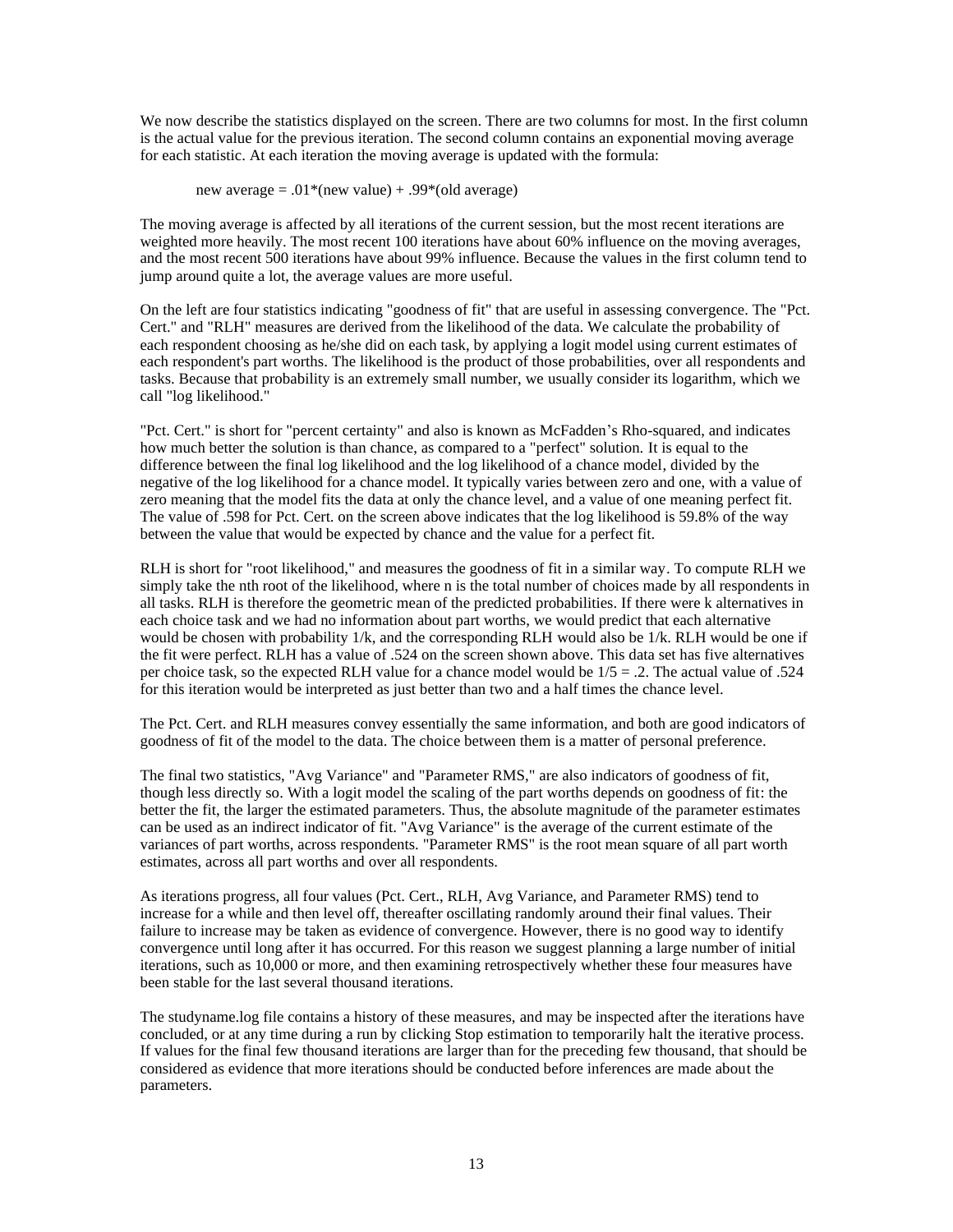At the bottom of the screen are current estimates of average part worths. The entire "expanded" vector of part worths is displayed (up to the first 100 part worths), including the final level of each attribute that is not counted among the parameters estimated directly.

#### **Using Constraints**

Conjoint studies frequently include product attributes for which almost everyone would be expected to prefer one level to another. However, estimated part worths sometimes turn out not to have those expected orders. This can be a problem, since part worths with the wrong slopes, or coefficients with the wrong signs, are likely to yield nonsense results and can undermine users' confidence.

CBC/HB provides the capability of enforcing constraints on orders of part worths within attributes, and on signs of linear coefficients. The same constraints are applied for all respondents, so constraints should only be used for attributes that have unambiguous a-priori preference orders, such as quality, speed, price, etc.

Evidence to date suggests that constraints can be useful when the researcher is primarily interested in the prediction of individual choices, as measured by hit rates for holdout choice tasks. However, constraints appear to be less useful, and indeed can be harmful, if the researcher is primarily interested in making aggregate predictions, such as predictions of shares of choices.

Wittink (2000) pointed out that constraints can be expected to reduce variance at the expense of increasing bias. He observed that hit rates are sensitive to both bias and variance, so trading a large amount of variance for a small amount of bias is likely to improve hit rates. He also observed that aggregate share predictions are mostly sensitive to bias since random error is likely to average out, and share predictions are therefore less likely to be improved by constraints.

In a paper available on the Sawtooth Software website (Johnson, 2000) we explored several ways of enforcing constraints among part worths in the HB context. Realizing that most CBC/HB users are probably interested in predicting individual choices as well as aggregate shares, we examined the success of each method with respect to both hit rates and share predictions. Two methods which seemed most consistently successful are referred to in that paper as "Simultaneous Tying" and "Tying After Estimation." We have implemented both of them in CBC/HB. We call the first method "Simultaneous" because it applies constraints during estimation, so the presence of the constraints affects the estimated values. The second procedure is a less formal method of simply tying offending values of saved draws from estimation done without constraints. Although it appears to work nearly as well in practice, it has less theoretical justification.

#### **Simultaneous Tying**

This method features a change of variables between the "upper" and "lower" parts of the HB model. For the upper model, we assume that each individual has a vector of (unconstrained) part worths, with distribution:

#### $\beta_i \sim \text{Normal}(\alpha, D)$

where:

 $\beta_i$  = unconstrained part worths for the ith individual

 $\alpha$  = means of the distribution of unconstrained part worths

 $D$  = variances and covariances of the distribution of unconstrained part worths

For the lower model, we assume each individual has a set of constrained part worths,  $b_i$  where  $b_i$  is obtained by recursively tying each pair of elements of  $\beta$ <sub>i</sub> that violate the specified order constraints, and the probability of the ith individual choosing the kth alternative in a particular task is

$$
\mathbf{p}_{k} = \exp(\mathbf{x}_{k}^{*}, \mathbf{b}_{i}) / \sum_{j} \exp(\mathbf{x}_{j}^{*}, \mathbf{b}_{i})
$$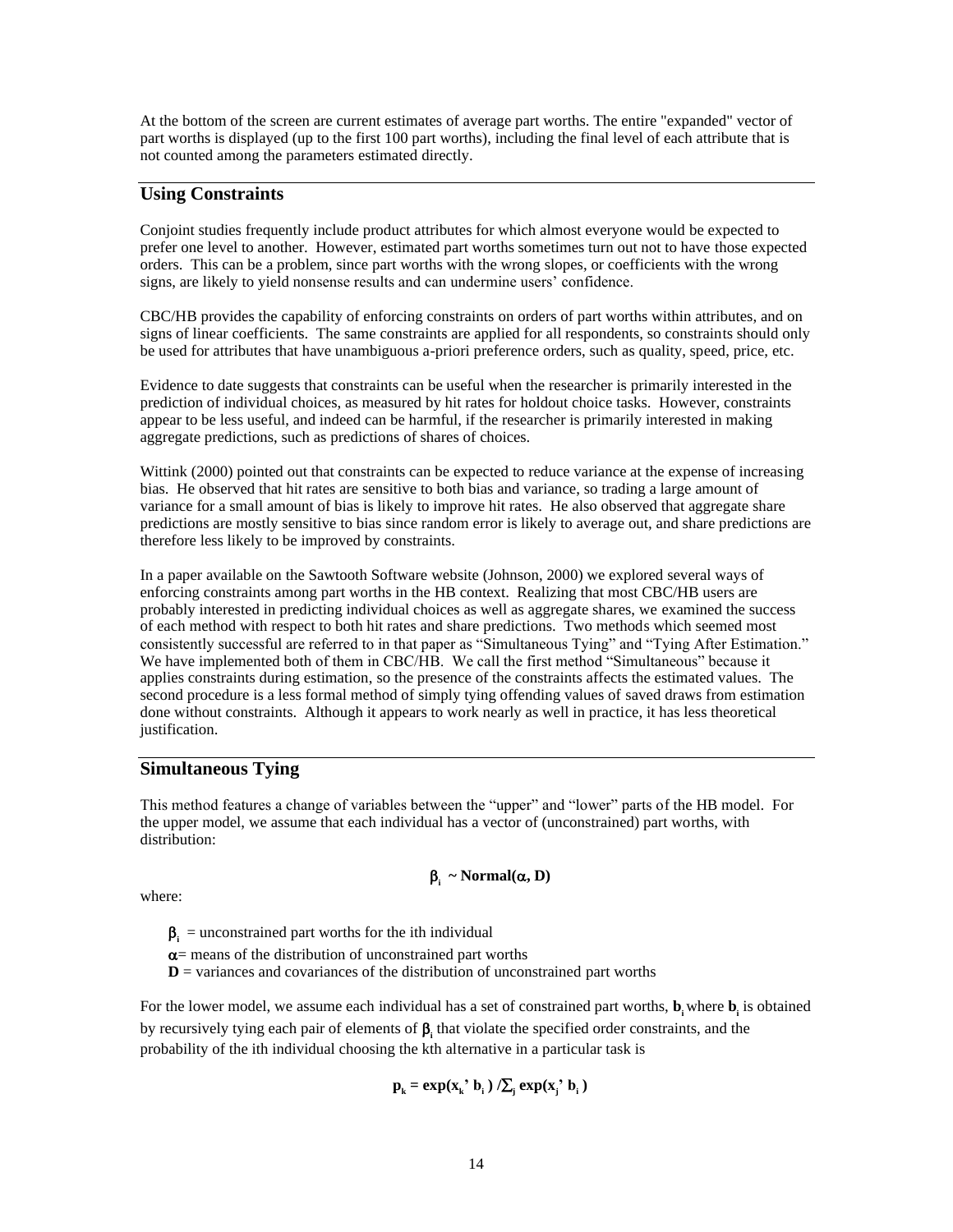With this model, we consider two sets of part worths for each respondent: unconstrained and constrained. The unconstrained part worths are assumed to be distributed normally in the population, and are used in the upper model. However, the constrained part worths are used in the lower model to evaluate likelihoods.

We speak of "recursively tying" because, if there are several levels within an attribute, tying two values to satisfy one constraint may lead to the violation of another. The algorithm cycles through the constraints repeatedly until they are all satisfied.

When constraints are in force, the estimates of population means and covariances are based on the unconstrained part worths. However, since the constrained part worths are of primary interest, we report the average of the constrained part worths on-screen, and a history of their average during iterations is available in the **studyname.meanbeta.csv** file. Also, final averages of both constrained and unconstrained part worths as well as the unconstrained population covariances are given in the **studyname.summary.txt** file.

When constraints are employed, two kinds of changes can be expected in the on-screen output:

Measures of fit (Pct. Cert. and RLH) will be *decreased*. Constraints always decrease the goodness-of-fit for the sample in which estimation is done. This is accepted in the hope that the constrained solution will work better for predictions in new choice situations.

Measures of scale (Avg. Variance and Parameter RMS), which are based on unconstrained part worths, will be *increased*. The constrained part worths have less variance than the unconstrained part worths, because they are produced by tying unconstrained values. Since constrained part worths are used to assess the fit of the model to the data (by computing likelihood), the constrained values take on the "correct" scaling, and the unconstrained values therefore have greater variance.

You may impose constraints on either categorical or linear attributes.

Please note that if using Simultaneous Tying, the estimates of alpha (population means) will wander significantly and not seem to reach convergence. This is expected and we do not recommend paying much attention to the estimates of alpha if using Simultaneous Tying.

## **Using Covariates**

Covariates are additional explanatory variables, such as usage, behavioral/attitudinal segments, demographics, etc. that can enhance the way HB leverages information from the population in estimating part worths for each individual. Rather than assuming respondents are drawn from a single, multivariate normal distribution (as has been the case in earlier versions of CBC/HB), covariates map respondents to characteristic-specific locations within the population distribution. When covariates are used that are predictive of respondent preferences, this leads to Bayesian shrinkage of part worth estimates toward locations in the population distribution that represent a larger density of respondents that share the same or similar values on the covariates. Using high quality external variables (covariates) that are predictive of respondent preferences can add new information to the model (that wasn't already available in the choice data) that improves the quality and predictive ability of the part worth estimates. One particularly sees greater discrimination between groups of respondents on the posterior part worth parameters relative to the more generic HB model where no covariates are used.

To use covariates, one first associates a .CSV file of demographics with the project on the *Data Files* tab. Respondent number must be in the first column. Covariates follow in subsequent columns. Covariates can be categorical (e.g. small\_company=1, medium\_company=2, large\_company=3) or continuous (amount expect to pay for next automobile). Categorical covariates are coded in the Z matrix as dummy-coding, with the final level omitted as the reference zero. The covariates model is a regression-type model, where the population mean part worth parameters are estimated as a function of a matrix Z defining the respondent characteristics and a set of weights (Theta) associated with each respondent descriptor variable.

A set of weights (Theta) associated with the intercept of the population estimates of part worths as well as adjustments to the population part worth means due to characteristics of the covariates is written to the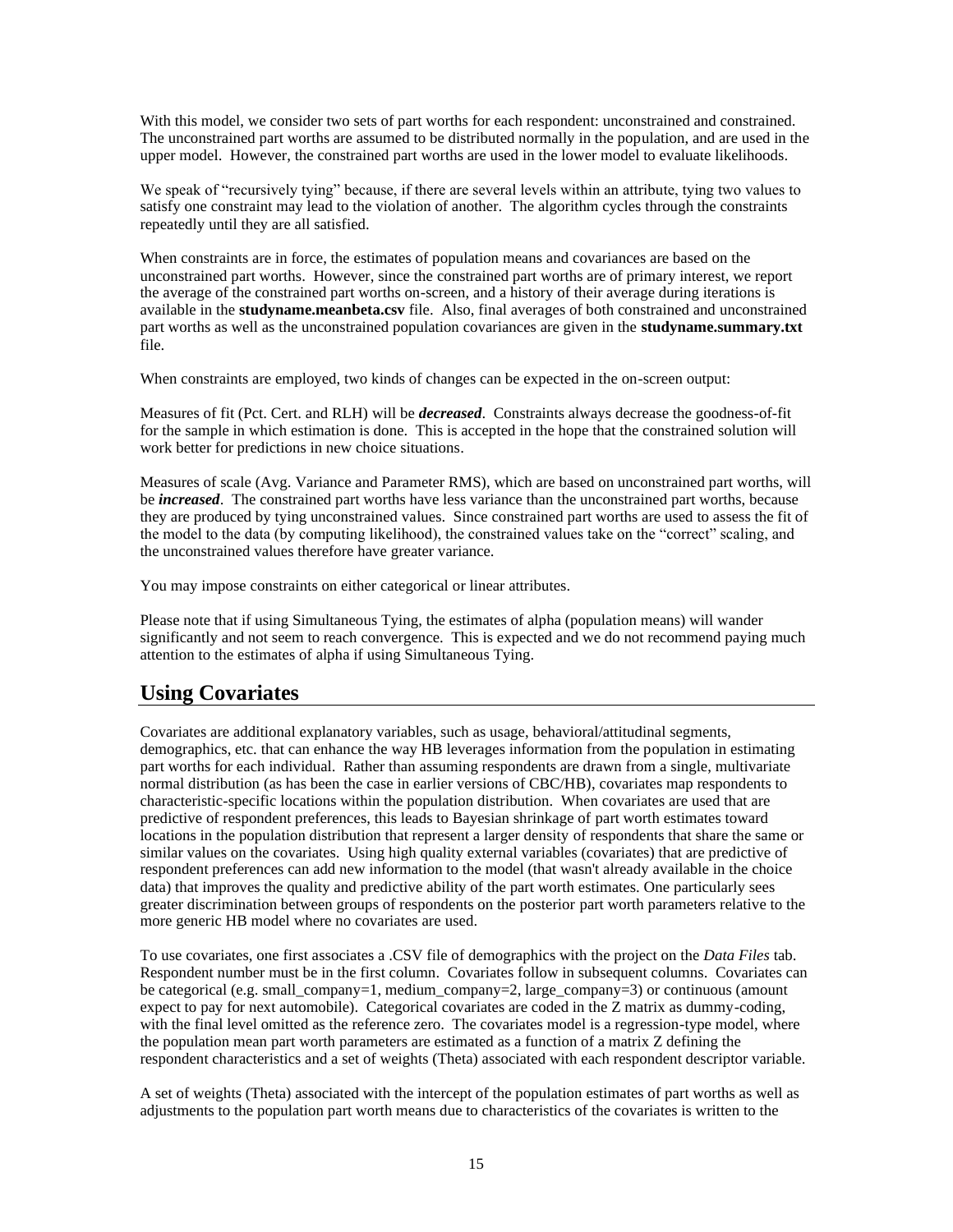studyname\_alpha.csv file. For example, if a 3-level categorical covariate were being used, the first columns of the studyname\_alpha.csv file would contain estimates for each of the part worth utilities associated with the intercept of the coded covariates matrix Z (in the case of categorical coding, the intercept would be the population mean part worth estimates associated with respondents taking on the final level of the categorical covariate). Then, the next columns would contain of set of regression weights (Theta) for the adjustments to the population estimates for each of the part worth utilities associated with respondents taking on the 1st level of the categorical covariate, followed by a set of estimates for adjustments to alpha for respondents taking on the 2nd level of the categorical covariate. The columns are clearly labeled in the .CSV file. For example, if an estimate for the level "red" for respondents taking on characteristic 2 of Variable2 was equal to  $0.75$ , then this would indicate that respondents with characteristic 2 of Variable2 had a mean part worth utility for Red that was 0.75 utiles higher than respondents taking on characteristic 3 of Variable2 (since the final column is coded as the omitted, zero, state).

One typically examines the weights in the \_alpha.csv file associated with covariates to help determine the usefulness of the covariates. Only the "used" draws should be examined. For example, if your HB run includes 10,000 burn-in iterations followed by 10,000 used iterations, then only the final 10,000 rows of the \_alpha.csv file should be examined. One can examine the mean of these draws, as well as the percentage of the draws that are positive or negative. The means should have face validity (make sense from a behavioral standpoint, based on what you know about the respondent characteristics on the covariates). If the percent of draws (associated with a part worth utility) that have the same sign is 95% or greater, this is often taken as evidence that this realization of the covariate has a significant effect (90% confidence level, two-tailed test) on the part worth utility estimate. If a relatively large number of columns for a covariate have significant weights, then this gives evidence that the covariate is useful.

More detail on the usefulness of covariates in CBC/HB is provided in the white paper, "Application of Covariates within Sawtooth Software's CBC/HB Program: Theory and Practical Example" available for downloading from our Technical Papers library at www.sawtoothsoftware.com.

## **How Good Are the Results?**

#### **Background**

Several articles have discussed the application of Hierarchical Bayes (HB) to the estimation of individual conjoint part worths.

- Allenby, Arora, and Ginter (1995) showed how HB could be used advantageously to introduce prior information about monotonicity constraints in individual part worths.
- In quite a different application, Allenby and Ginter (1995) showed that HB could be used to estimate individual part worths for choice data, even with relatively little data from each respondent.
- Lenk, DeSarbo, Green, and Young (1996) showed that HB could estimate individual part worths effectively even when each individual provided fewer answers than the number of parameters being estimated.

These results were impressive and suggested that HB might become the preferred method for estimation of individual part worths. In the past few years, this seems to have been the case. However, HB computation takes longer than methods such as latent class and logit, which led some to doubt about its feasibility in real-world applications in the mid-1990s. The Allenby and Ginter example used 600 respondents but estimated only 14 parameters for each. The Lenk *et al.* example used only 179 respondents, also with 14 parameters per respondent. Many commercial applications involve much larger data sets.

When Sawtooth Software introduced ICE in 1997 as a method for estimating individual part worths for choice data, we observed that computers were not yet fast enough to make HB feasible for other than small data sets. Since then computers have become faster, and it is now possible to do HB estimation within a relatively short amount of time for even relatively large data sets.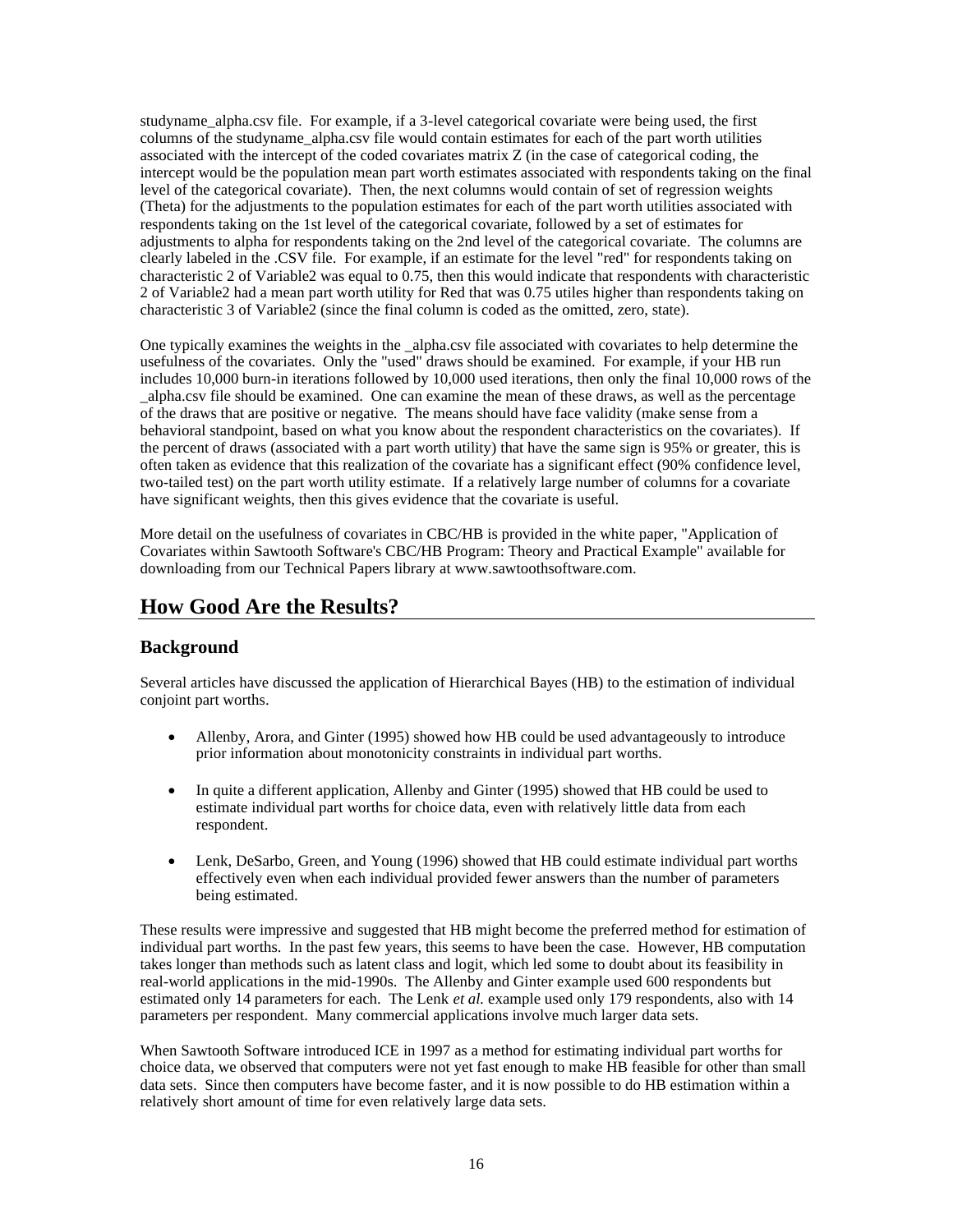#### **A Close Look at CBC/HB Results**

We shall now examine CBC/HB results from a study especially designed to investigate the quality of individual part worth estimates. This is the third data set examined by Huber *et al*. and we first describe it in more detail.

A total of 352 respondents answered CBC questionnaires about TV preferences (this data set is available as a "tutorial" study within the Lighthouse Studio Platform from Sawtooth Software). Each respondent answered 18 customized choice questions consisting of 5 alternatives with no "None" option. There were 6 conjoint attributes having a total of 17 levels in all. The data were coded as part worths, so  $17 - 6 = 11$ parameters were estimated for each respondent. The respondents were randomly divided into four groups, and those in each group answered 9 holdout tasks, each with 5 alternatives. The first and eighth tasks were identical to permit an estimate of reliability. The percentage of reliable choices for the repeated task ranged from 69% to 89%, depending on version, with an average of 81%.

The holdout tasks contained some alternatives that were very similar and sometimes identical to each another. This was done to present a challenge to conjoint simulators based on the logit model and having IIA properties.

To be absolutely sure of convergence, 100,000 iterations were done with the CBC/HB System before saving any results. We then investigated several aspects of the estimates.

#### **Estimation with Few Tasks**

The first property examined was the ability to predict holdout choices using part worths estimated from small numbers of tasks. Six sets of part worths were estimated for each respondent, based on these numbers of tasks: all 18, 9 even-numbered, 9 odd-numbered, 6, 4, and 2. (The last three conditions used tasks distributed evenly throughout the questionnaire.) Each set of part worths was obtained by doing 1000 additional HB iterations and saving results of each  $10<sup>th</sup>$  iteration. Each set of part worths was evaluated in two ways:

- Point estimates of each individual's part worths were obtained by averaging the 100 random draws, and those estimates were used in a first-choice conjoint simulator to measure hit rates.
- The random draws were also used individually in 100 separate first-choice simulations for each respondent, and accumulated over respondents to measure MAE (mean absolute error) in predicting choice shares.

With first-choice simulators, adding Gumbel-distributed random error to the summed utilities flattens share predictions in the same way that logit simulations are flattened by multiplying utilities by a number less than unity. With Gumbel error scaled to have unit standard deviation, the optimal proportion to be added was about 0.1, and this did not differ systematically depending on the number of tasks used in estimation.

Here are the resulting Hit Rate and MAE statistics for the several sets of part worths:

#### **Holdout Prediction with Subsets of Tasks**

| $#$ Tasks | <b>Hit Rate</b> | MAE  |
|-----------|-----------------|------|
| 18        | 0.660           | 3.22 |
| 9 odd     | 0.605           | 3.72 |
| 9 even    | 0.602           | 3.52 |
| 6         | 0.556           | 3.51 |
| 4         | 0.518           | 4.23 |
| っ         | 0.446           | 5.31 |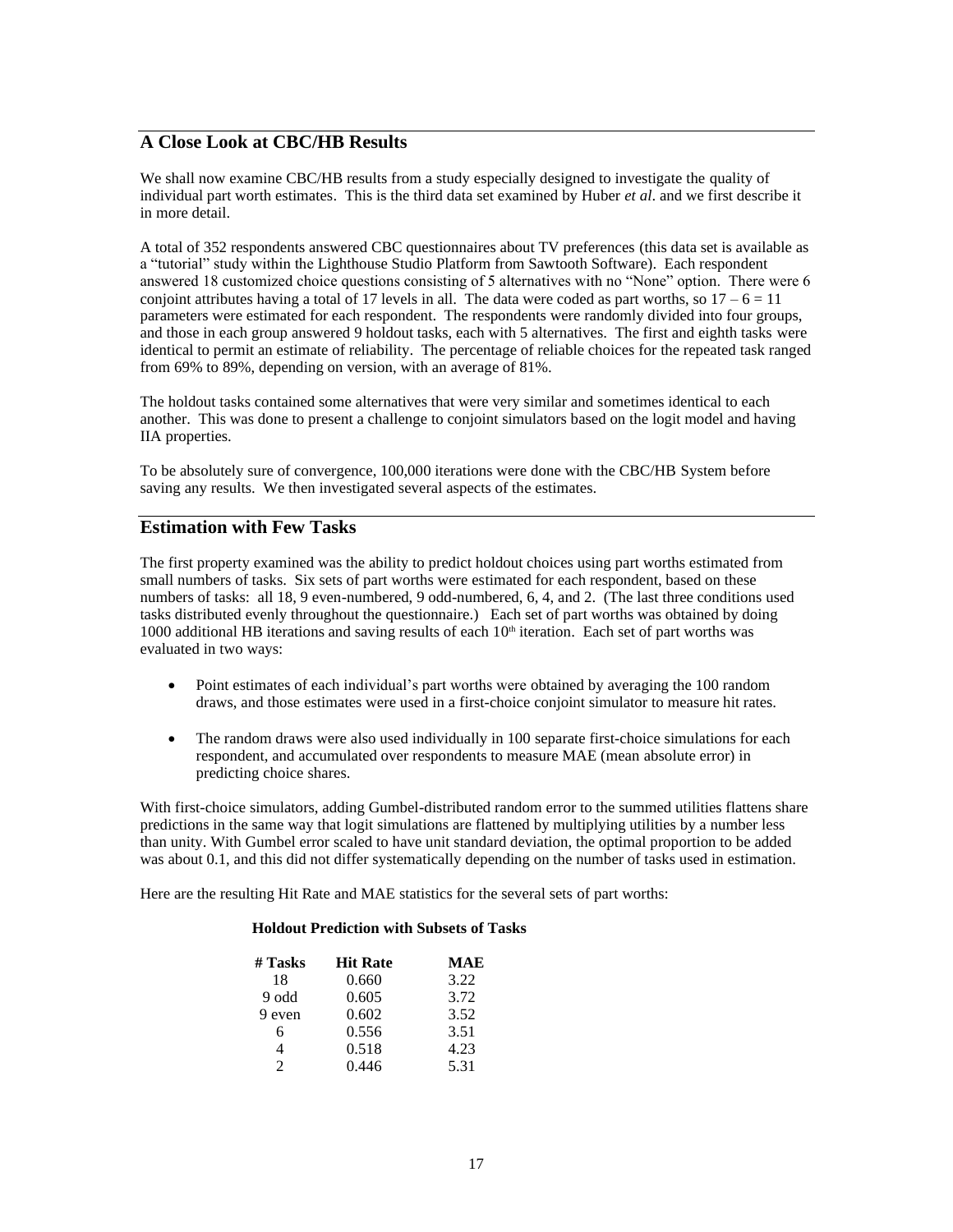Hit Rate and MAE for all 18 tasks are both slightly better than those reported by Huber *et al.* This may be partly due to our having achieved better convergence with the large number of iterations. Our MAEs have also been aided slightly by tuning with Gumbel error.

The important thing to notice is that performance is excellent and remains quite good as the number of choice tasks is reduced. With only 9 tasks per respondent the hit rate is about 90% as good as with all 18, and the MAE is only about 15% higher. Dropping to only 4 tasks per respondent produces a reduction in hit rate of only about 20%, and an increase in MAE of only about 30%. This does not seem to us to be a strong argument for using shorter questionnaires, because improvements from using 18 tasks instead of 9 seem worth having. But these results do give comforting evidence of robustness.

#### **Distribution of Replicates within Individuals**

Another 10,000 iterations were computed using data from all 18 tasks, and each 10<sup>th</sup> replicate was saved for each respondent. Those replicates were then examined to see how the 1,000 random draws for each individual were distributed. This was investigated by first subtracting each individual's mean part worths from those of each replicate to obtain a vector of deviations. Several things were done with those 352,000 vectors of deviations.

First, the 17 x 17 matrix of pooled within-individual covariances was examined. Effects coding guarantees that the sum of variances and covariances within each attribute must be zero, so the sum of covariances for levels within each attribute must be the negative of the sum of the variances for that attribute. That naturally leads to negative covariances among the levels of each attribute. However, the covariances for all pairs of levels from different attributes were close to zero. This meant that the information about withinrespondent distributions could be assessed by separate examination of each part worth element.

Next, pooled within-individual variances were examined for each level, and they did differ substantially among the 17 levels, with a ratio of approximately 4 to 1 for the maximum and minimum.

Next, skewness was also computed for each level. Skewness is zero for a symmetric distribution. For those 17 levels, 9 had slight negative skewness and 8 had slight positive skewness. All in all, the distributions were nearly symmetric.

Finally, kurtosis was computed for each level. Kurtosis indicates the relative thickness of the tails of a distribution. Values larger than 3.0 indicate thicker tails than the normal distribution. That was true for all 17 levels, with the minimum and maximum values being 3.1 and 4.1.

Therefore we can conclude that with this data set the many random draws for each individual were distributed around that individual's mean (a) independently, (b) symmetrically, and (c) with slightly thicker-than-normal tails. The regularity of these distributions suggests that little information will be lost using individuals' mean part worths rather than preserving all the individual draws. However, the individual part worths do have different variances, to which we shall again refer in a moment.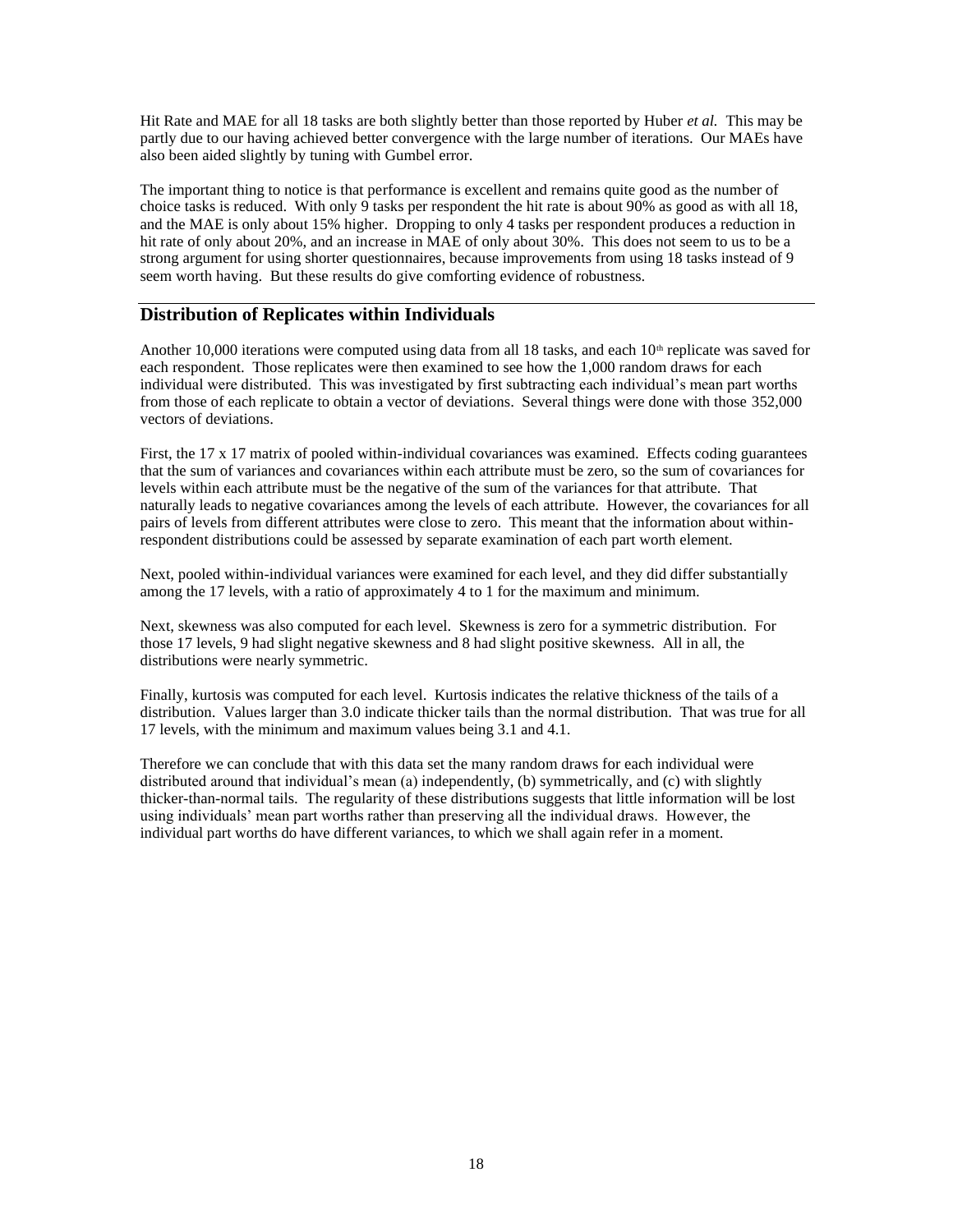#### **Distributions across Individuals**

Separate analyses were done for the even- and odd-numbered tasks. An additional 100,000 iterations were done initially for each and then a final 10,000 iterations for which each  $10<sup>th</sup>$  was saved. The purpose of this analysis was to examine the estimates of covariances across individuals, rather than within individuals as described above. The covariance estimates obtained by averaging those 1000 random draws of covariance estimates were compared, as were covariance matrices obtained directly from the final point estimates of the part worths. Again, the only covariances examined were those involving levels from different attributes.

In neither case did the covariances seem very different from zero. As a check on this, we counted the number of times corresponding covariances had the same sign. For the population estimates this was only 69%, and there was only one case where the corresponding correlation had absolute values greater than .2 with similar signs in both tables. Thus, as with the within-individual covariances, there does not appear to be much structure to the distribution across individuals.

However, for both halves of the data there were large differences among the between-respondent variances, with ratios of maximum to minimum of more than 10 to 1. Also, these differences in variance were quite reliable, having a correlation between the two data sets of .87. Interestingly, the between-respondent variances were also highly correlated with the within-respondent variances, each set being correlated more than .90 with the within-respondent variances.

#### **Conclusions**

To summarize the findings with this data set:

- The individual point estimates do an excellent job of predicting holdout concepts, and produce high hit rates using a first-choice model. Similarly, the random draws from which they are derived also do an excellent job of predicting choice shares.
- For the random draws, data for the conjoint levels appear to be distributed independently, symmetrically, and with slightly thicker-than normal tails. They differ in variances, which are approximately proportional to the across-respondent variances.
- The formal estimates of across-individual covariances do not appear to contain much information, except for the variances, among which there are strong differences.
- Similar analyses with other data sets will be required to confirm this conclusion, but it appears that nearly all the information produced by CBC/HB is captured in the point estimates of individual part worths, and little further useful information is available in the numerous random draws themselves, or in the covariances across individuals. This will be welcome news if confirmed, because it may point the way to a simpler model that works just as well with less computational effort.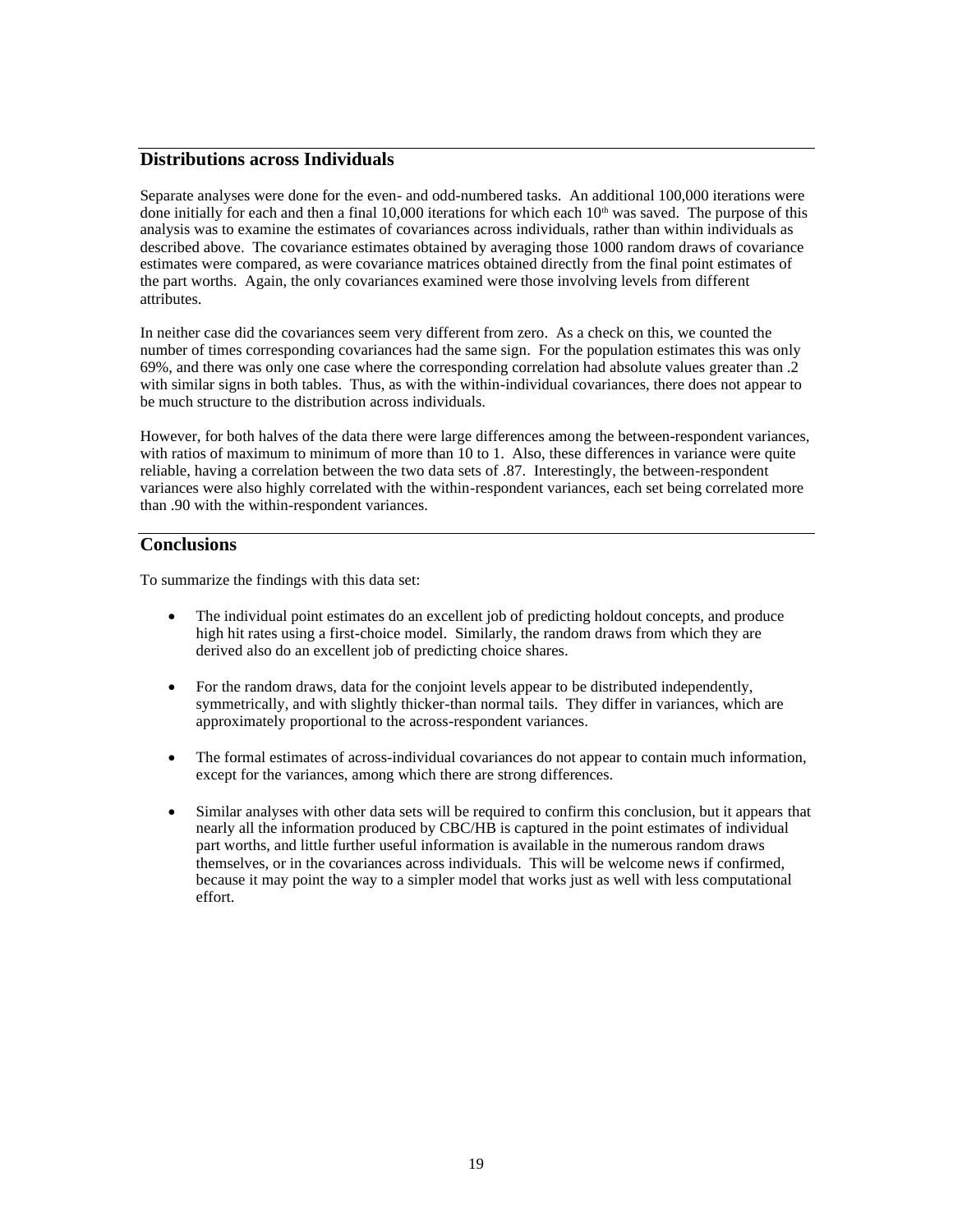#### **References**

Allenby, G. M., Arora, N., and Ginter, J. L. (1995) "Incorporating Prior Knowledge into the Analysis of Conjoint Studies," *Journal of Marketing Research*, 32 (May) 152-62.

Allenby, G. M., Arora, N., and Ginter, J. L. (1998) "On the Heterogeneity of Demand," *Journal of Marketing Research*, 35, (August) 384-389.

Allenby, G. M. and Ginter, J. L. (1995) "Using Extremes to Design Products and Segment Markets," *Journal of Marketing Research*, 32, (November) 392-403.

Chib, S. and Greenberg, E. (1995) "Understanding the Metropolis-Hastings Algorithm," American Statistician, 49, (November) 327-335.

Gelman, A., Carlin, J. B., Stern H. S. and Rubin, D. B. (1995) "Bayesian Data Analysis," Chapman & Hall, Suffolk.

Hauser, J. R. (1978) "Testing and Accuracy, Usefulness, and Significance of Probabilistic Choice Models: An Information-Theoretic Approach," *Operations Research*, 26, (May-June), 406-421.

Huber, J., Orme B., and Miller, R. (1999) "Dealing with Product Similarity in Conjoint Simulations," *Sawtooth Software Conference Proceedings*, Sawtooth Software, Sequim.

Huber, J., Arora, N., and Johnson, R. (1998) "Capturing Heterogeneity in Consumer Choices," *ART Forum*, American Marketing Association.

Johnson, R. M. (1997) "ICE: Individual Choice Estimation," Sawtooth Software, Sequim.

Johnson, R. M. (1999) "The Joys and Sorrows of Implementing HB Methods for Conjoint Analysis," Technical Paper available at www.sawtoothsoftware.com.

Johnson, R. M. (2000) "*Monotonicity Constraints in Conjoint Analysis with Hierarchical Bayes*," Technical Paper available at www.sawtoothsoftware.com.

Lenk, P. J., DeSarbo, W. S., Green P. E. and Young, M. R. (1996) "Hierarchical Bayes Conjoint Analysis: Recovery of Partworth Heterogeneity from Reduced Experimental Designs," *Marketing Science*, 15, 173- 191.

McCullough, Richard Paul (2009) "Comparing Hierarchical Bayes and Latent Class Choice: Practical Issues for Sparse Data Sets," Sawtooth Software Conference Proceedings, Sawtooth Software, Sequim, WA.

Pinnell, Jon (1999), "Should Choice Researchers Always Use 'Pick One' Respondent Tasks?" Sawtooth Software Conference Proceedings, Sawtooth Software, Sequim, WA.

Sentis, K. & Li, L. (2000) "HB Plugging and Chugging: How Much Is Enough?" *Sawtooth Software Conference Proceedings,* Sawtooth Software, Sequim.

Sentis, K. & Li, L. (2001) "One Size Fits All or Custom Tailored: Which HB Fits Better?" *Sawtooth Software Conference Proceedings,* Sawtooth Software, Sequim.

Wittink, D. R., (2000) "Predictive Validity of Conjoint Analysis," *Sawtooth Software Conference Proceedings*, Sawtooth Software, Sequim.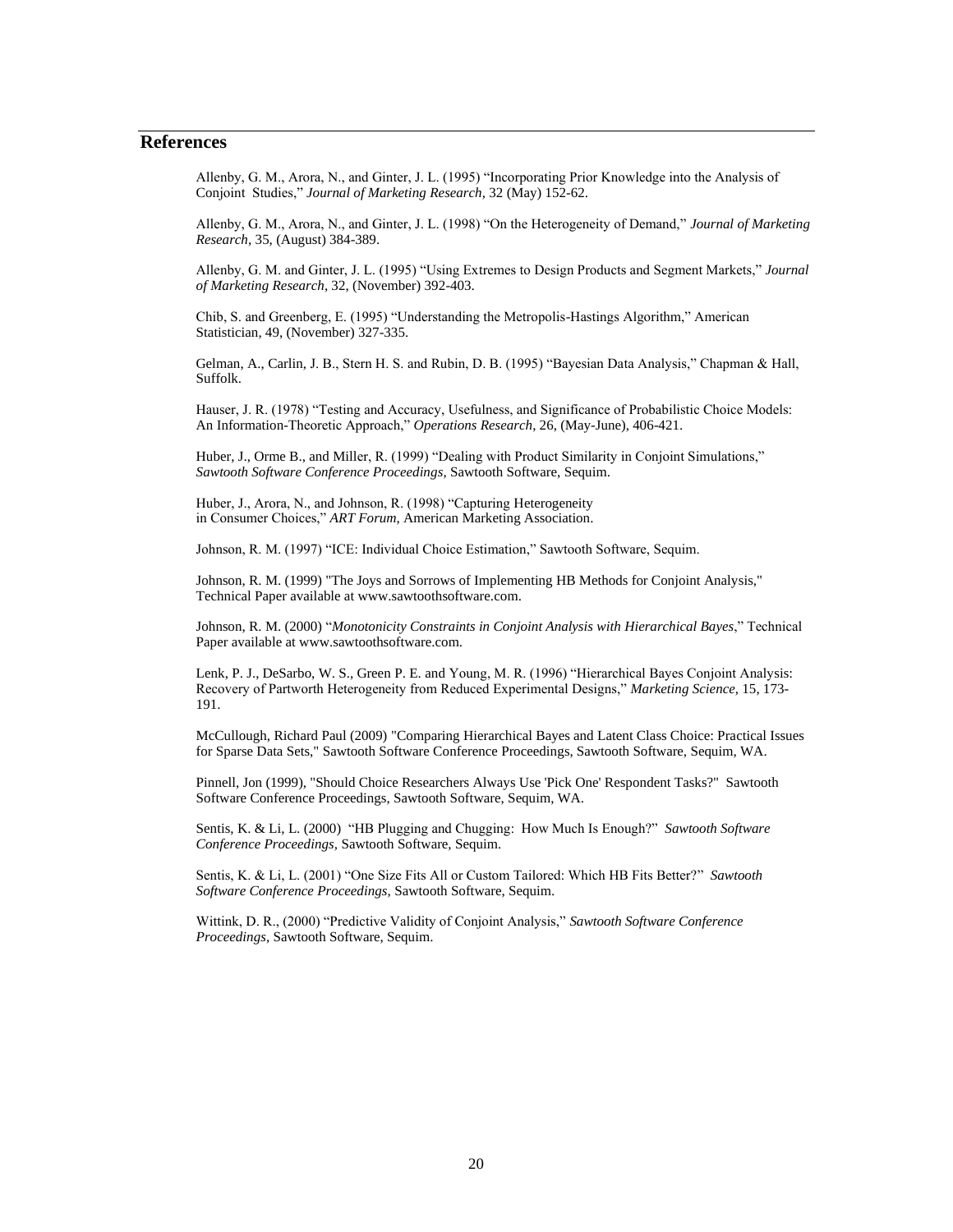#### **Appendix A**

#### **Computational Procedures**

#### **Introduction**

We previously provided an intuitive explanation of the HB estimation process, and to avoid complexity it omits some details that we shall provide here.

With each iteration we re-estimate  $\alpha$ , a vector of means of the distribution of individuals, the covariance matrix **D** of that distribution, and a vector **ß**, of part worths or other parameters for each individual. Previously, we described the estimation of the betas in some detail. Here we provide details for the estimation of  $\alpha$  and **D**.

#### **Random Draw from a Multivariate Normal Distribution:**

Often in the iterative computation we must draw random vectors from multivariate normal distributions with specified means and covariances. We now describe a procedure for doing this.

Let  $\alpha$  be a vector of means of the distribution and **D** be its covariance matrix. **D** can always be expressed as the product **T T'** where **T** is a square, lower-triangular matrix. This is frequently referred to as the Cholesky decomposition of **D**.

Consider a vector **u** and another vector  $\mathbf{v} = \mathbf{T} \mathbf{u}$ . Suppose the elements of **u** are normal and independently distributed with means of zero and variances of unity. Since for large **n**,  $1/n \sum_{n} u u^*$  approaches the identity,  $1/n \sum_{n} v v'$  approaches **D** as shown below:

$$
1/n \sum_{n} v v^{*} = 1/n \sum_{n} Tu u^{*} T^{*} = T (1/n \sum_{n} u u^{*}) T^{*} \Rightarrow T T^{*} = D
$$

where the symbol => means "approaches."

Thus, to draw a vector from a multivariate distribution with mean  $\alpha$  and covariance matrix **D**, we perform a Cholesky decomposition of **D** to get **T**, and then multiply **T** by a vector of **u** of independent normal deviates. The vector  $\alpha + T u$  is normally distributed with mean  $\alpha$  and covariance matrix **D**.

#### **Estimation of Alpha:**

If there are **n** individuals who are distributed with covariance matrix **D**, then their mean,  $\alpha$ , is distributed with covariance matrix 1/**n D**. Using the above procedure, we draw a random vector from the distribution with mean equal to the mean of the current betas, and with covariance matrix 1**/n D**.

#### **Estimation of D:**

Let **p** be the number of parameters estimated for each of **n** individuals, and let  $N = n + p$ . Our prior estimate of **D** is the identity matrix **I** of order **p**. We compute a matrix **H** that combines the prior information with current estimates of  $\alpha$  and  $\beta$ .

$$
H = pI + \sum_{n} (\alpha - \beta_{i}) (\alpha - \beta_{i})
$$

We next compute  $H^{-1}$  and the Cholesky decomposition

$$
H^{-1} = T T'
$$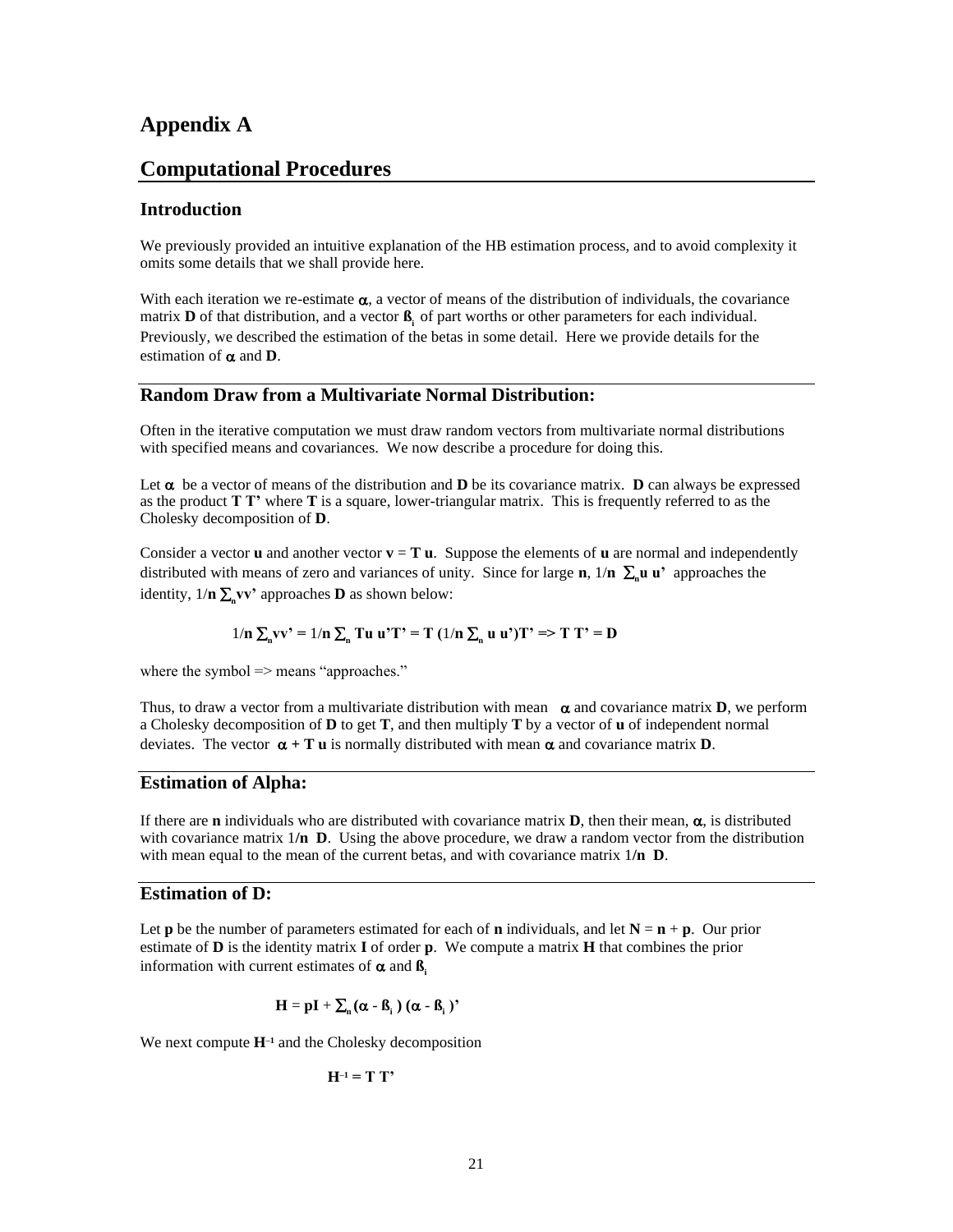Next we generate N vectors of independent random values with mean of zero and unit variance,  $\mathbf{u}_i$ , multiply each by **T**, and accumulate the products:

$$
S = \sum_{N} (\mathbf{T} \mathbf{u}_{i}) (\mathbf{T} \mathbf{u}_{i})^{2}
$$

Finally, our estimate of **D** is equal to **S –1** .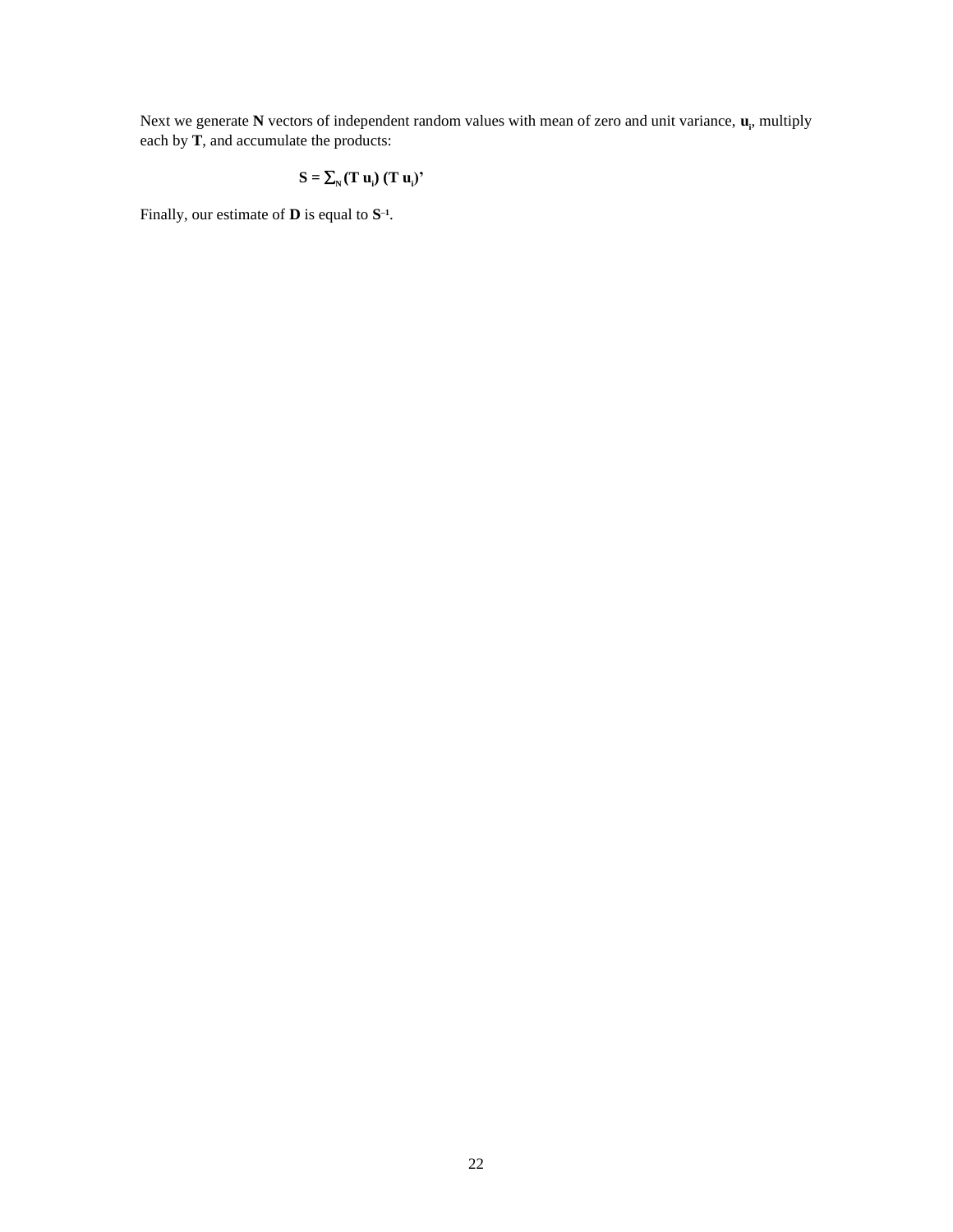## **Appendix B**

## **How Constant Sum Data Are Treated in CBC/HB**

#### **Introduction**

Conjoint analysis has been an important marketing research technique for several decades. In recent years, attention has focused on the analysis of choices, as opposed to rankings or ratings, giving rise to methodologies known as "Discrete Choice Analysis" or "Choice-Based Conjoint Analysis."

Choice analysis has the advantage that experimental choices can mimic actual buying situations more closely than other types of conjoint questions. However, choices also have a disadvantage: inefficiency in collecting data. A survey respondent must read and understand several product descriptions before making an informed choice among them. Yet, after all of that cognitive processing the respondent provides very scanty information, consisting of a single choice among alternatives. There is no information about intensity of preference, which products would be runners up, or whether any other products would even be acceptable.

Many researchers favor the comparative nature of choice tasks, but are unwilling to settle for so little information from each of them. This leads to the notion of asking respondents to answer more fully by allocating "constant sum scores" among the alternatives in each choice set rather than by just picking a single one. For example, a survey respondent might be given 10 chips and asked to distribute them among alternatives in each choice set according to his/her likelihood of purchasing each. Alternatively, the respondent might be asked to imagine the next 10 purchase occasions, and to estimate how many units of each alternative would be purchased in total on those occasions. Such information can be especially informative in categories where the same individuals often choose a mix of products, such as breakfast cereals or soft drinks. Constant sum scores are particularly appropriate when it is reasonable for the respondent to treat the units as probabilities or frequencies.

Constant sum scores certainly can provide more information than mere choices, although they are not without shortcomings of their own. One disadvantage is that it takes respondents longer to answer constant sum tasks than choice tasks (Pinnell, 1999). Another is that one can't be sure of the mental process a respondent uses in providing constant sum data. The requirement of summing to 10 or some other total may get in the way of accurate reporting of relative strengths of preference. Finally, since respondents' processes of allocating points are unknown, it's not clear what assumptions should be made in analyzing the resulting data.

The CBC/HB strategy for analyzing constant sum data begins with the notion that each constant sum point is the result of a separate choice among alternatives. Suppose 10 points are awarded among three alternatives, with the scores [7, 3, 0]. We could treat this as equivalent to 10 repeated choice tasks, in which the first alternative was chosen 7 times, the second chosen 3 times, and the third never chosen. But, there is a difficulty with this approach: one can't be sure that constant sum points are equivalent to an aggregation of independent choices. Perhaps this respondent is inclined always to give about 7 points to his/her first choice and about 3 points to his/her second choice. Then we don't have 10 independent choices, but something more like two.

Bayesian analysis provides superior results by combining data from each respondent with information from others when estimating values for that respondent. These two sources of information are combined in a way that reflects the relative strength of each. If a respondent conscientiously makes 10 independent choices in allocating 10 points, then those data contain more information and should receive greater weight than if he/she uses some simpler method. Likewise, if a respondent were always to allocate points among products without really reflecting on the actual likelihood of choice, those data contain less information, and should be given less weight in estimation of his/her values.

With the CBC/HB module we deal with this problem by asking the analyst to estimate the amount of weight that should be given to constant sum points allocated by respondents. We provide a default value, and our analysis of synthetic data sets shows that CBC/HB does a creditable job of estimating respondent part worths when using this default value, although the analysis can be sharpened if the user can provide a more precise estimate of the proper weight.

#### **How Constant Sum Data Are Coded in CBC/HB**

*In earlier versions of CBC/HB, we used a less efficient process for estimating part worths from allocation-based CBC data. It involved expanding the number of choice tasks to be equal to the number of product alternatives that had received allocation of points. We are indebted to Tom Eagle of Eagle Analytics for showing us an equivalent procedure that is much more computationally efficient and therefore considerably faster.*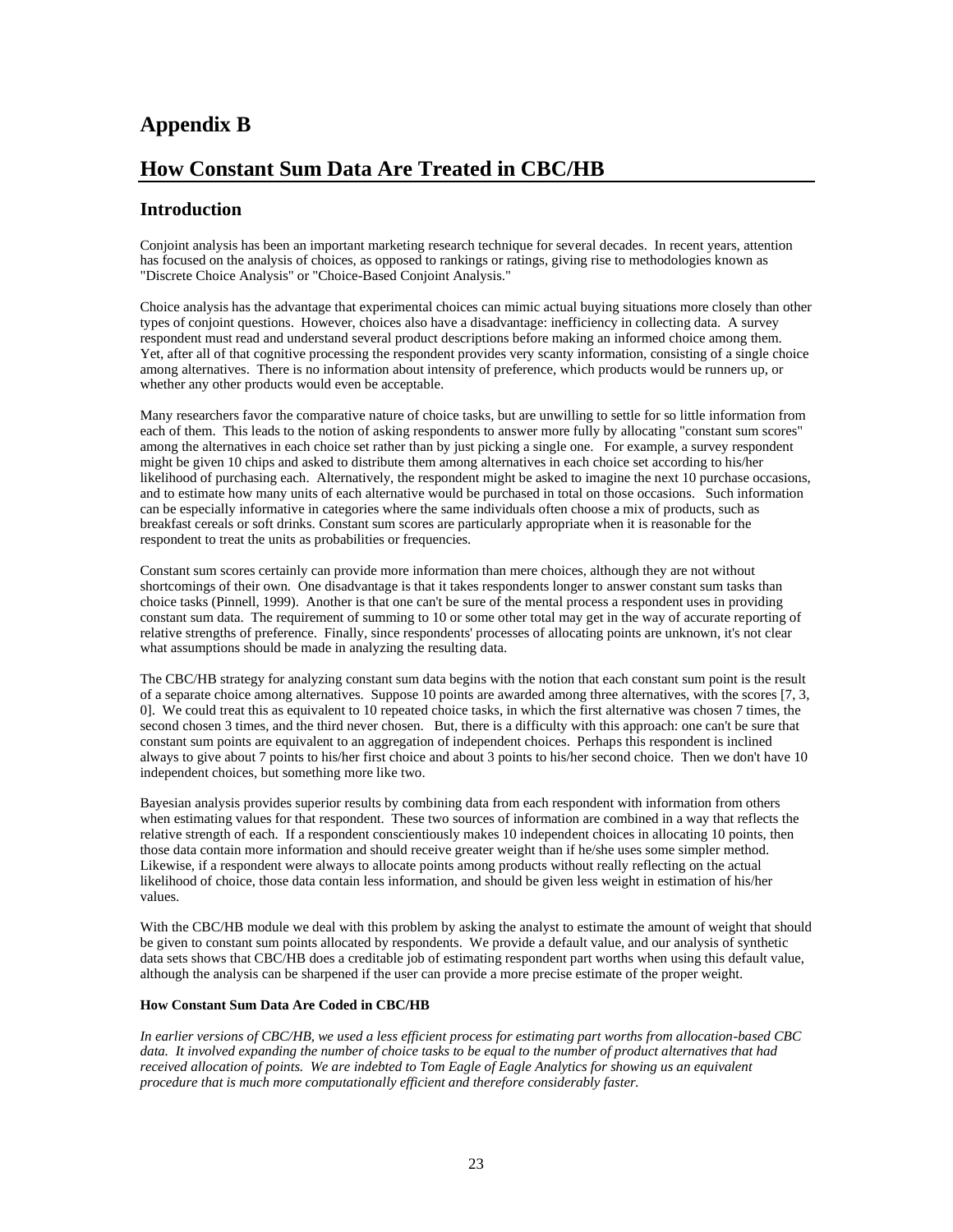First, although we have spoken of "constant sum data," that is something of a misnomer. There is no requirement that the number of points allocated in each task have the same sum. During estimation, the data from each task are automatically normalized to have the same sum, so each task will receive the same weight regardless of its sum. However, to avoid implying that their sums must be constant, we avoid the term "constant sum" in favor of "chip allocation" in the balance of this appendix.

CBC/HB reads the **studyname.CHS** file (or data from a .CSV file) which contains chip allocation data in text format and produces a binary file for faster processing. The simplest of procedures might treat chip allocation data as though each chip were allocated in a separate choice task. If, for example, the chips allocated to alternatives A, B, and C were  $[A = 7, B = 3, C = 0]$  then we could consider that 10 repeated choice tasks had been answered, with seven answered with choice of A and three answered with choice of B.

In our hierarchical Bayes estimation procedure we compute the likelihood of each respondent's data, conditional on the current estimate of that respondent's part worths. This likelihood consists of a series of probabilities multiplied together, each being the probability of a particular choice response. If the chips allocated within a task have the distribution  $[A = 7, B = 3, C = 0]$ , then the contribution to the likelihood *for that task* is

$$
P_{a}^* P_{a}^* P_{a}^* P_{a}^* P_{a}^* P_{a}^* P_{a}^* P_{b}^* P_{b}^* P_{b}^* P_{b}
$$

which may be rewritten as:

$$
P_a^7 * P_b^3 \tag{1}
$$

where  $P_a$  is the likelihood of choosing alternative a from the set and  $P_b$  is the likelihood of choosing alternative b from the set. According to the logit rule:

$$
P_a = \exp(U_a) / SUM(\exp(U_j))
$$
 (2)

and

$$
P_b = \exp(U_b) / SUM(\exp(U_j))
$$
 (3)

where  $U_a$  is the total utility for concept a,  $U_b$  is the total utility for concept b, and j is the index for each of the concepts present in the task.

Substituting the right-hand side of equations 2 and 3 into equation 1, we obtain an alternate form for expressing the likelihood of our example choice task where 7 chips are given to A and 3 chips to B:

$$
\left(\exp(U_a)\,/\,SUM(\exp(U_j)\right)^7\,\ast\,\left(\exp(U_b)\,/\,SUM(\exp(U_j)\right)^3
$$

And, an equivalent expression is:

$$
\exp(U_a)^7 * \exp(U_b)^3 / SUM(\exp(U_j))^{10} \tag{4}
$$

There is a potential problem when so many probabilities are multiplied together (equivalently, raising the probability of the alternative to the number of chips given to that alternative). The HB estimation algorithm combines data from each respondent with data from others, and the relative weight given to the respondent's own data is affected by the number of probabilities multiplied together. If the respondent really does answer by allocating each chip independently, then the likelihood *should* be the product of all those probabilities. But if the data were really generated by some simpler process, then if we multiply all those probabilities together, we will in effect be giving too much weight to the respondent's own data and too little to information from other respondents.

For this reason we give the user a parameter which we describe as "Total task weight." If the user believes that respondents allocated ten chips independently, he should use a value of ten. If he believes that the allocation of chips within a task are entirely dependent on one another (such as if every respondent awards all chips to the same alternative) he should use a value of one. Probably the truth lies somewhere in between, and for that reason we suggest 5 as a default value.

We use the Task Weight in the following way.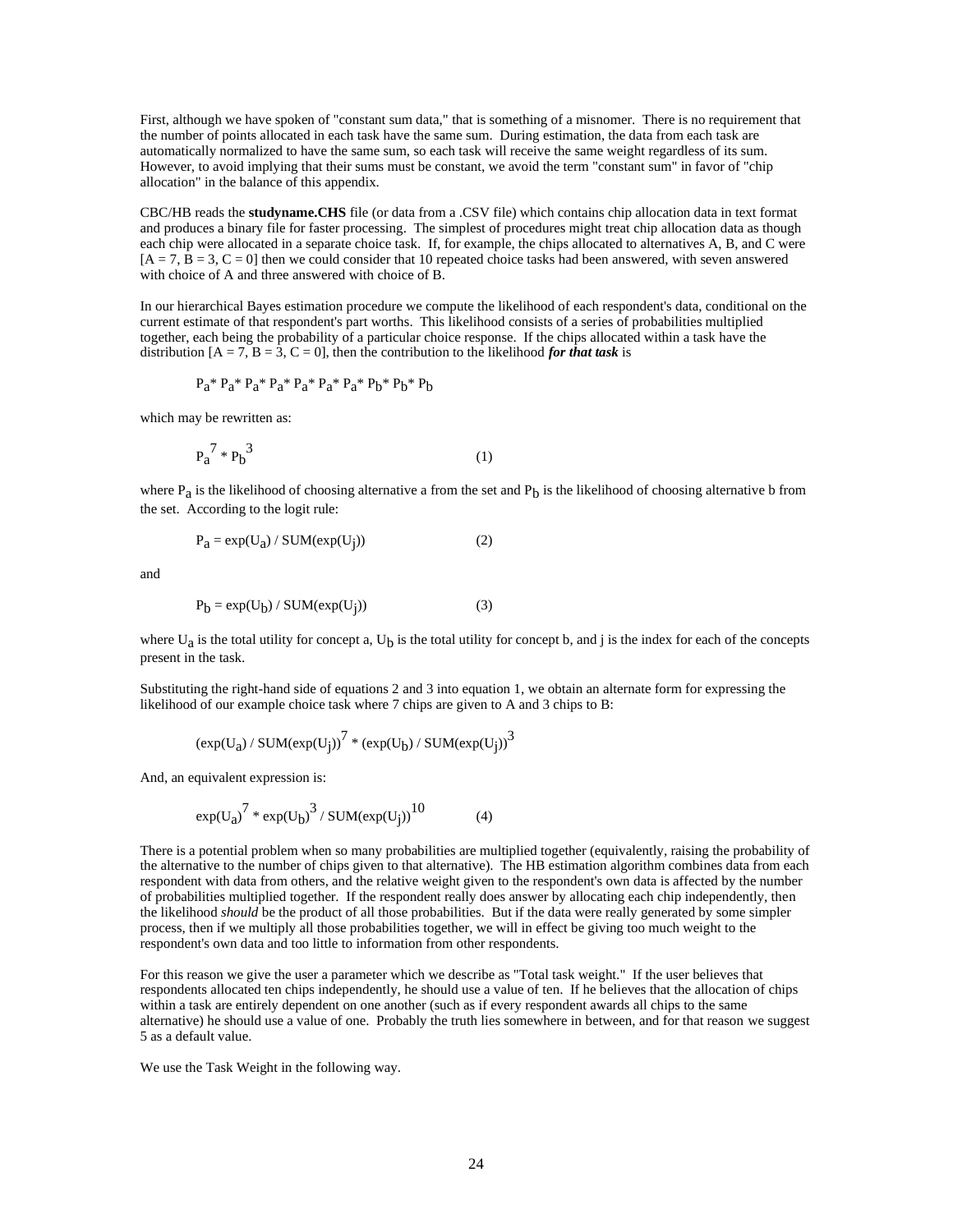Rather than assume that each chip represents an independent choice event, we first normalize the number of chips allocated within each task by dividing the exponents in equation 4 by the total number of chips allocated. This simplifies the formula to:

$$
\exp(U_a)^{0.7} * \exp(U_b)^{0.3} / \text{SUM}(\exp(U_j))
$$

We can then apply the task weight to appropriately weight the task. Assuming the researcher wishes to apply a task weight of 5, the new formula to represent the probability of this task is:

$$
\left[\right. \exp(U_a\right)^{0.7} * \exp(U_b)^{0.3} / \left. \text{SUM}(\exp(U_j)) \right. \right]^5
$$

Which may be rewritten as:

$$
\exp(U_a)^{(0.7*5)} * \exp(U_b)^{(0.3*5)} / \text{SUM}(\exp(U_j))^5
$$

Mathematically, this is identical to the likelihood expression based on expanded tasks that we used in earlier versions of CBC/HB software, but it avoids expanding the tasks and is more efficient computationally.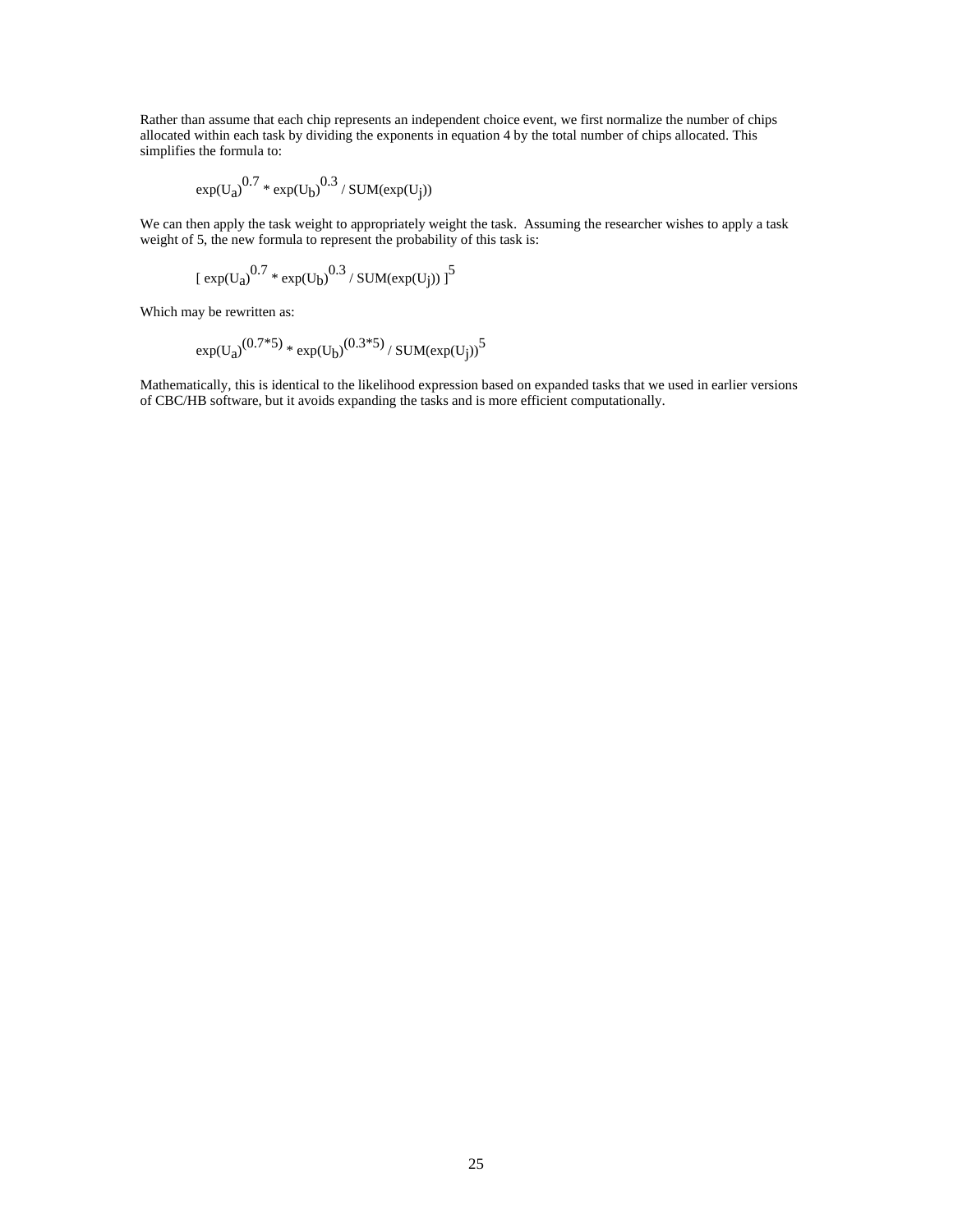## **Appendix C**

## **Specifying the Prior Covariance Matrix**

In earlier versions of CBC/HB, the prior variance-covariance matrix was assumed to be the identity matrix. That is to say, prior variances for all part worths (heterogeneity values) were assumed to be unity, and all parameters were assumed to be uncorrelated. This assumption is less reasonable with effects coding of categorical attributes, where the sum of parameters for any attribute is zero, which implies negative covariances within attributes. And with dummy coding, this assumption is also less reasonable since parameters within a categorical attribute are positively correlated.

Though not rigorously correct, the assumption of zero prior covariances served well. Most data sets have enough respondents and enough tasks for each respondent that the priors have little effect on the posterior estimates for either effects coding or dummy coding.

When using the identity matrix as the prior covariance matrix, variances for the omitted levels of each attribute were overstated, and for dummy coding the variances for omitted levels (after zero-centering) were (to a lesser degree) understated, as was pointed out by Johnson (1999) in a paper available on the Sawtooth Software web site. However, for most CBC/HB data sets, this had been of little consequence, and it had not seemed worthwhile to increase the complexity of the software to deal with this situation.

However, recently we have increased the maximum number of levels permitted per attribute. We have noticed that when there are many levels, estimation of the omitted level of each attribute is less accurate, and the inaccuracy increases as the number of levels increases. This problem can be traced to the incorrect assumption of independence in the priors. Accordingly, we have changed the software so that the prior covariance matrix is specified more appropriately when either effects or dummy coding is employed. We have made several related changes.

- From the *Advanced Estimation Settings* tab, the user can specify the prior variances rather than having to assume they are equal to unity. The default value is 2.0.
- The user can also specify the prior degrees of freedom from that same tab, which must be at least equal to two more than the number of parameters being estimated. The default number is equal to the number of parameters plus 5. A larger number causes the priors to be weighted more heavily in computation of posterior parameter estimates.
- The user can specify their own prior covariance matrix from the Advanced Estimation Settings tab by clicking *Use custom prior covariance matrix*. Then, specify a text-only, space-delimited rectangular prior covariance matrix in the supplied text field, which overrides the automatic specification of the prior covariance matrix as described in this appendix.

If you are curious regarding the prior covariance matrix that has been used for your most recent run, please refer to the .PRC file, which is one of the default output files. This is a text-only file containing the prior covariance matrix used for the HB run.

#### **Prior Covariance Matrix under Effects Coding**

If effects coding is used, the prior covariances are automatically given appropriate negative values. Consider two attributes, a with I levels  $(a_1, a_2, \ldots a_l)$  and b with J levels  $(b_1, b_2, \ldots b_l)$ . Actually, only I-1 plus J-1 parameters will be estimated. If there is an interaction term, denote it as  $c_{ii}$ , for which  $(I-1)*(J-1)$ parameters will be estimated. Denote the common variance as v.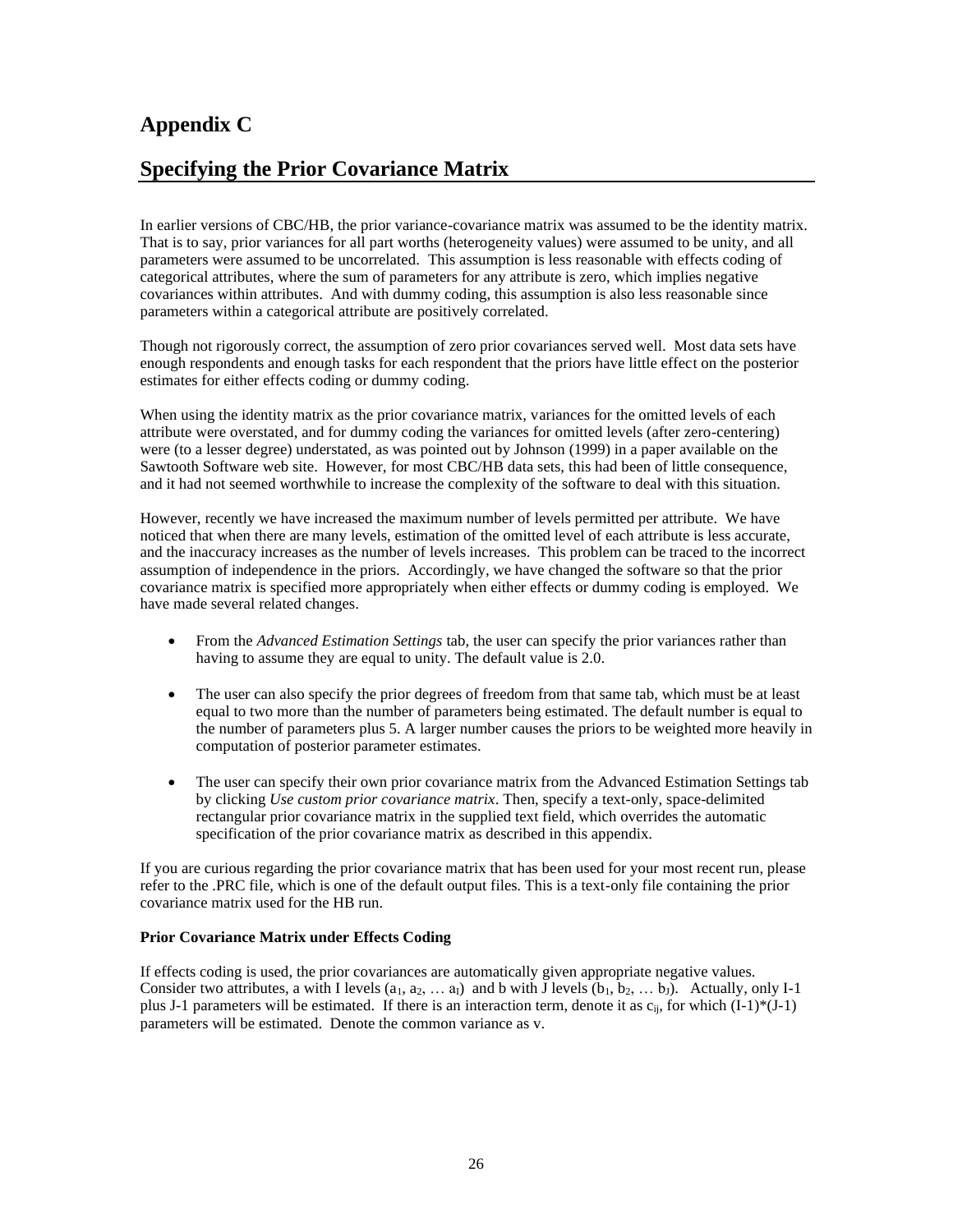Then the prior variances are:

$$
Var(a_i) = (I-1)*v/(I)
$$
  
\n
$$
Var(b_j) = (J-1)*v/(J)
$$
  
\n
$$
Var(c_{ij}) = (I-1)*(J-1)*v/(I*J)
$$

The effects between attributes are uncorrelated:

$$
Cov(ai, bj) = 0
$$
  
\n
$$
Cov(ai, cij) = 0
$$
  
\n
$$
Cov(bj, cij) = 0
$$

Within an attribute, the effects are correlated:

| $Cov(a_i, a_k) = -v/(I)$ for i not equal to k                               |
|-----------------------------------------------------------------------------|
| $Cov(b_i, b_l) = -v/(J)$ for i not equal to 1                               |
| $Cov(c_{ii}, c_{kl}) = +v/(I^*J)$ for i not equal to k and j not equal to l |
| $Cov(c_{ii}, c_{i1}) = - (I-1)v/(I*J)$ for j not equal to 1                 |
| $Cov(c_{ii}, c_{ki}) = -(J-1)v/(I*J)$ for i not equal to k                  |

As a numerical example, consider two attributes having 3 and 4 levels, respectively. The prior covariance matrix for main effects is equal to the prior variance multiplied by:

| a1       | a2       | b1     | b2     | b3     |    |
|----------|----------|--------|--------|--------|----|
| 2/3      | $-1/3$   | 0      | 0      | 0      | al |
| $-1/3$   | 2/3      | 0      | 0      | 0      | a2 |
| $\Omega$ | 0        | 3/4    | $-1/4$ | $-1/4$ | b1 |
| $\Omega$ | $\theta$ | $-1/4$ | 3/4    | $-1/4$ | b2 |
| $\Omega$ | 0        | $-1/4$ | $-1/4$ | 3/4    | b3 |

The interaction between these two attributes involves  $2 * 3 = 6$  variables. The prior covariance matrix is proportional to the following, with proportionality constant equal to the common variance divided by 12:

| c11  |      | c13  | c21  | $22^{\circ}$ | c23  |     |
|------|------|------|------|--------------|------|-----|
| 6    | $-2$ | $-2$ | $-3$ |              |      | c11 |
| $-2$ | 6    | $-2$ |      | $-3$         |      | c12 |
| $-2$ | $-2$ | 6    |      |              | $-3$ | c13 |
| $-3$ |      |      |      | $-2$         | $-2$ | c21 |
|      | $-3$ |      | $-2$ |              | $-2$ | c22 |
|      |      | $-3$ | $-2$ | $-2$         |      | c23 |

#### **Prior Covariance Matrix under Dummy Coding**

If dummy coding is used, the prior covariances are automatically given appropriate positive values. Consider two attributes, a with I levels  $(a_1, a_2, \ldots a_I)$  and b with J levels  $(b_1, b_2, \ldots b_J)$ . Actually, only I-1 plus J-1 parameters will be estimated. Denote the common variance as v.

Then the prior variances are:

$$
Var(a_i) = 2*Var(b_j) = 2*v
$$

The effects between attributes are uncorrelated:

 $Cov(a_i, b_i) = 0$ 

Within an attribute, the effects are correlated: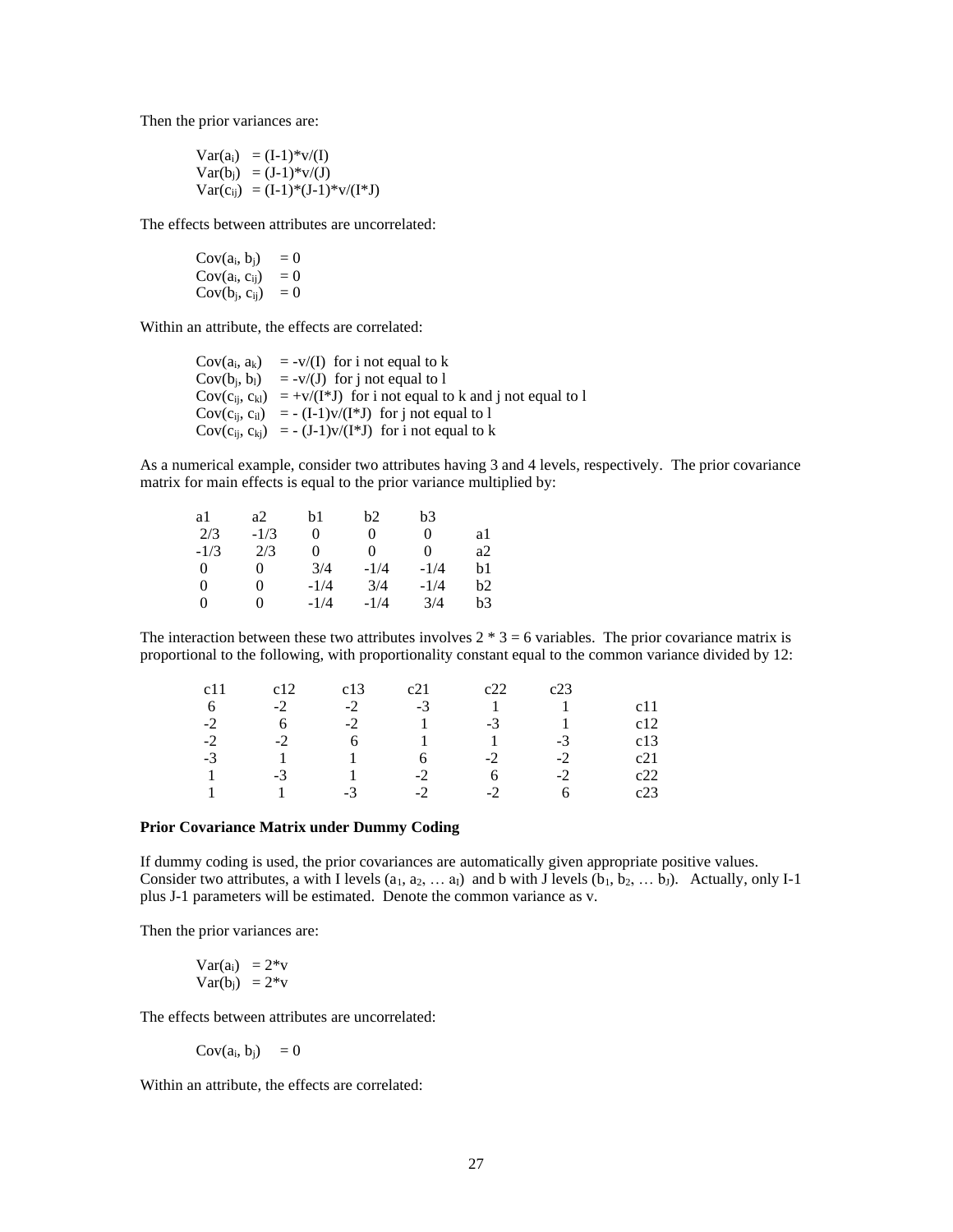$Cov(a_i, a_k)$  = v for i not equal to k  $Cov(b_i, b_i)$  = v for j not equal to 1

As a numerical example, consider two attributes having 3 and 4 levels, respectively. The prior covariance matrix for main effects is equal to the prior variance multiplied by:

| a1 | a2 | b1 | b2 | b3 |    |
|----|----|----|----|----|----|
| 2  |    | 0  | 0  | 0  | a1 |
|    | 2  | 0  | ∩  | 0  | a2 |
| 0  | 0  | 2  |    |    | b1 |
| 0  | 0  |    | 2  |    | b2 |
| 0  |    |    |    | っ  | b3 |

A proper prior covariance matrix for dummy-coded models with interaction effects is not available in CBC/HB. If you specify an interaction when using with dummy coding, CBC/HB software reverts to a "default" prior covariance matrix (the identify matrix), unless a STUDYNAME.mtrx file is supplied. Dummy coding with interactions poses significant difficulties for determining an appropriate prior covariance matrix. One simple solution is to "collapse" two attributes involved in a first-order interaction into a "super attribute," coded as a single attribute in the .CHO file. Then, the super attribute may be treated as a main effect, with prior covariance structure as specified above.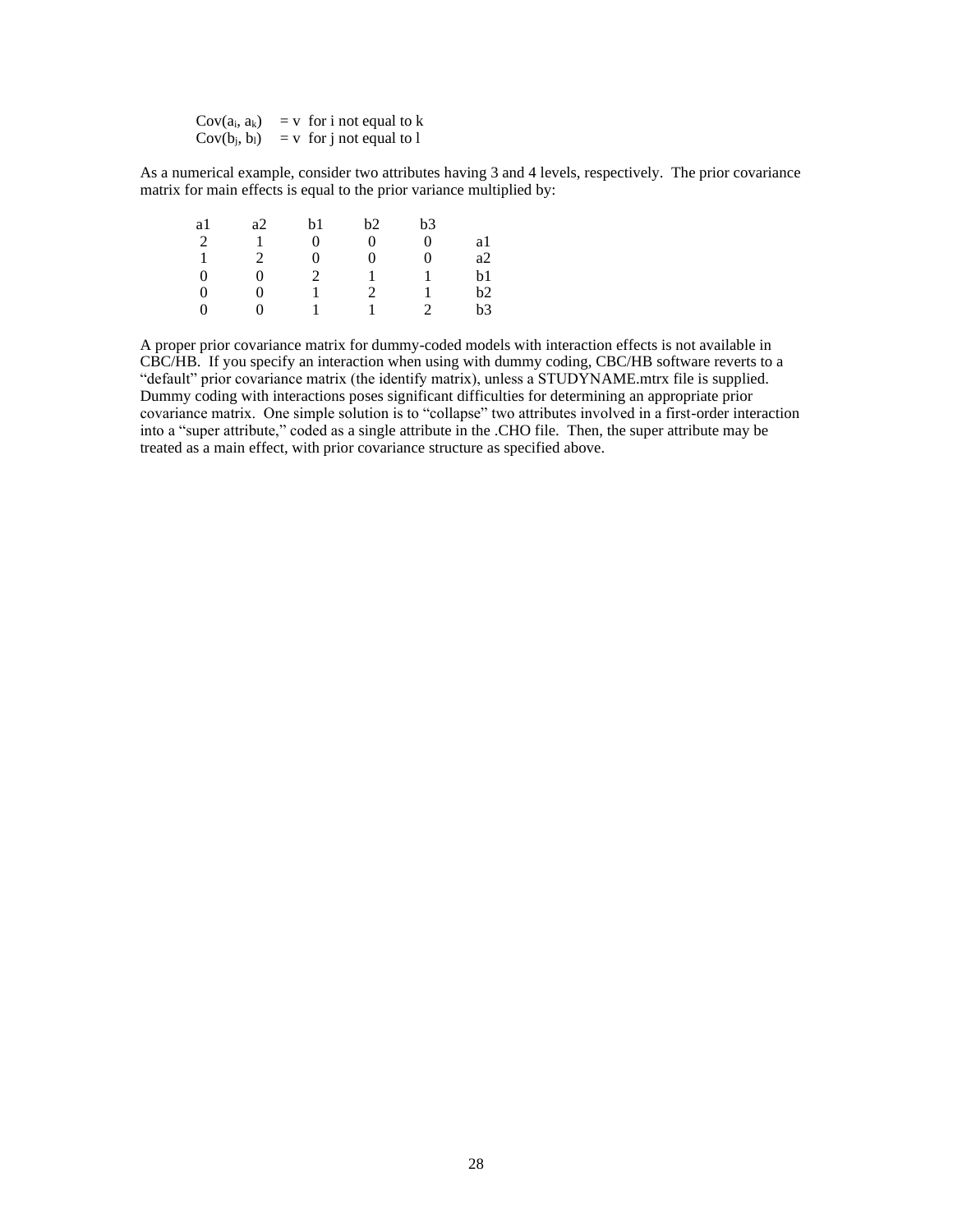## **Appendix D**

## **Utility Constraints for Attributes Involved in Interactions**

CBC/HB can constrain utilities to conform to user-specified monotonicity constraints within each individual. Whether dummy-coding or effects-coding is in place, main effect parameters may be constrained. Constraints can also be used for attributes involved in interaction terms if effects-coding is employed.

#### **When Both Attributes Are Categorical:**

Consider two attributes both with known preference order (level1 < level2 < level3) involved in an interaction effect. Main effects and first-order interaction effects may be estimated under effects coding in CBC/HB. Effects coding results in zero-centered main effects that are independent of the zero-centered first-order effects.

To impose monotonicity constraints, for each individual, construct a table containing the joint utilities when two levels from each attribute combine. In the joint effects table below, A is equal to the main effect of Att1\_Level1 plus the main effect of Att2\_Level1 plus the interaction effect of Att1\_Level1 x Att2 Level1.

|             | Att2 Level1 | Att2 Level2 | Att2 Level3 |
|-------------|-------------|-------------|-------------|
| Att1 Level1 |             |             |             |
| Att1 Level2 |             |             |             |
| Att1 Level3 |             |             |             |

Given that these two attributes have known *a priori* rank order of preference from "worst to best," we expect the following utility relationships:

 $A < B < C$ D<F<F G<H<I A<D<G B<E<H  $C < F < I$ 

For any pair of joint utilities that violates these preference orders, we tie the values in the joint effects table by setting both offending elements equal to their average. We recursively tie the values, because tying two values to satisfy one constraint may lead to a violation of another. The algorithm cycles through the constraints repeatedly until they are all satisfied.

After constraining the values in the joint table, the new row and column means represent the new constrained main effects. For example, Let J equal the mean of (A, B, C); J is the new main effect for Att1 Level1. Let M equal the mean of  $(A, D, G)$ ; M is the new main effect for Att2 Level1.

Finally, we compute the constrained first-order interactions. Subtract the corresponding constrained main effects from each cell in the joint effects table to arrive at the constrained interaction effect. For example, assume that J is the constrained main effect for Att1\_Level1 and M is the constrained main effect for Att2 Level1. The constrained interaction effect Att1 Level1 x Att2 Level1 is equal to A-J-M.